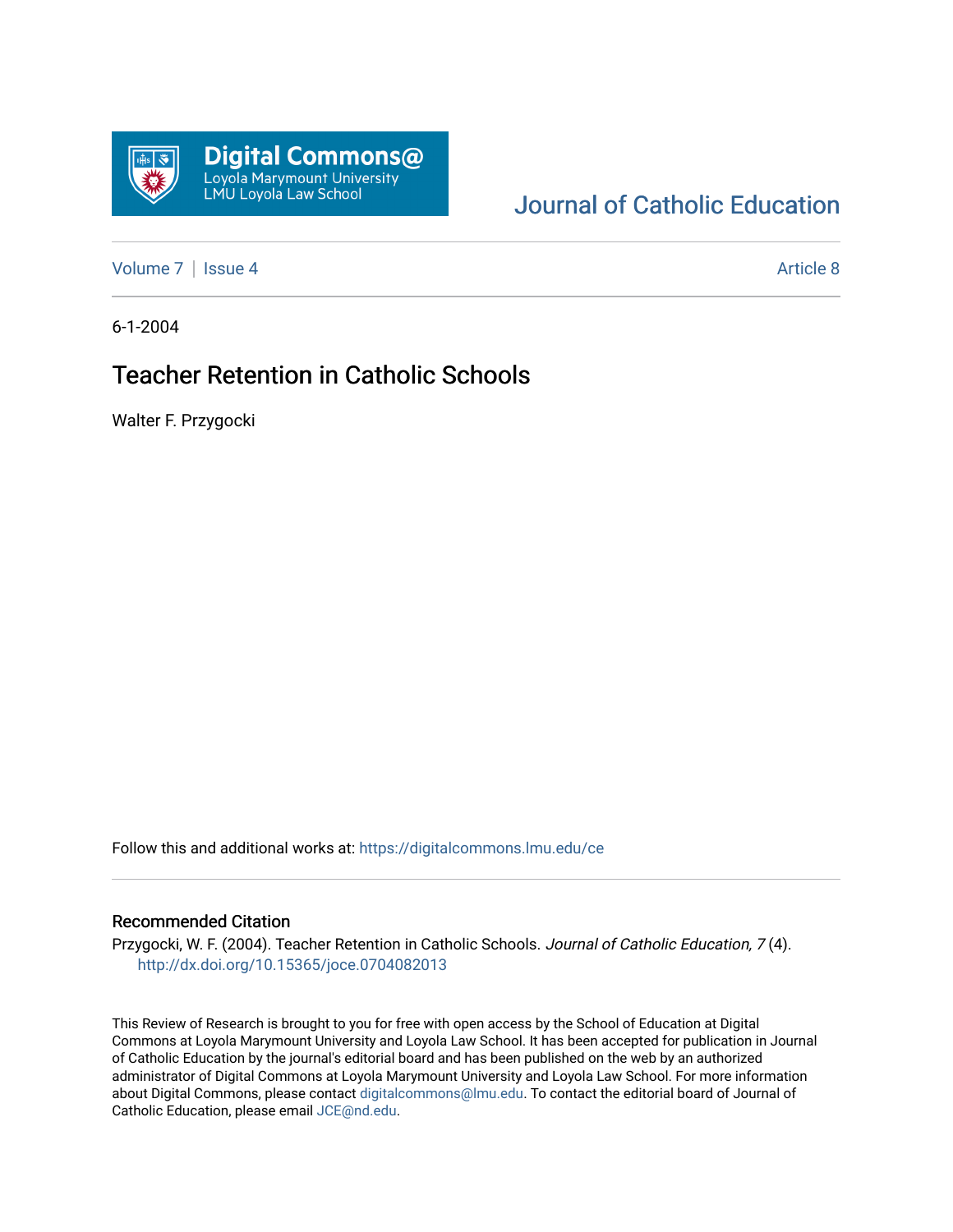#### **REVIEW OF RESEARCH**

# **TEACHER RETENTION IN CATHOLIC SCHOOLS**

WALTER F. PRZYGOCKI

*University of North Carolina at Charlotte*

*Teacher attrition is a concern in all educational sectors but is of special importance to Catholic schools because of the salary disparity between public and Catholic schools. This review examines the research on teacher retention in general with a view to understanding how this knowledge might inform teacher recruitment and retention strategies in Catholic schools and dioceses. The relationship between salient teacher characteristics - such as job satisfaction and salary - and teacher retention is discussed.*

The ability to develop successful schools is directly related to the ability to attract and retain quality to change of  $\alpha$ attract and retain quality teachers (Goodlad, 1984). Understanding conditions which promote teacher retention, provides educational administrators with pertinent information for developing successful schools. Catholic schools like public schools should be aware of the need to understand the conditions that surround the practices of hiring and retaining qualified personnel.

The retention of teachers in public schools has been a continuing concern for educators in recent years. Significant numbers of teachers leave the teaching force each year. The need to replace large numbers of the teachers at a school has a negative effect on the educational program. The issue of teacher retention becomes even more critical when added to the condition of teacher shortages (Norton, 1999; Shen, 1998).

Catholic schools also face the challenge of teacher shortages and teacher retention. Cimino, Haney, and Jacobs (2000) observe that superintendents and principals in Catholic schools cite the difficulty of finding and retaining high quality teachers as their most difficult challenge.

The Catholic elementary and secondary schools in the United States constitute the largest independent school system in the world. Over 2.6 million students are currently enrolled in Catholic schools. Problems confronting public school administrators are also found in Catholic schools. Thus, the ability of Catholic schools to retain high quality teachers is an important issue to Catholic school administrators (Groome, 1998; Youniss & Convey, 2000).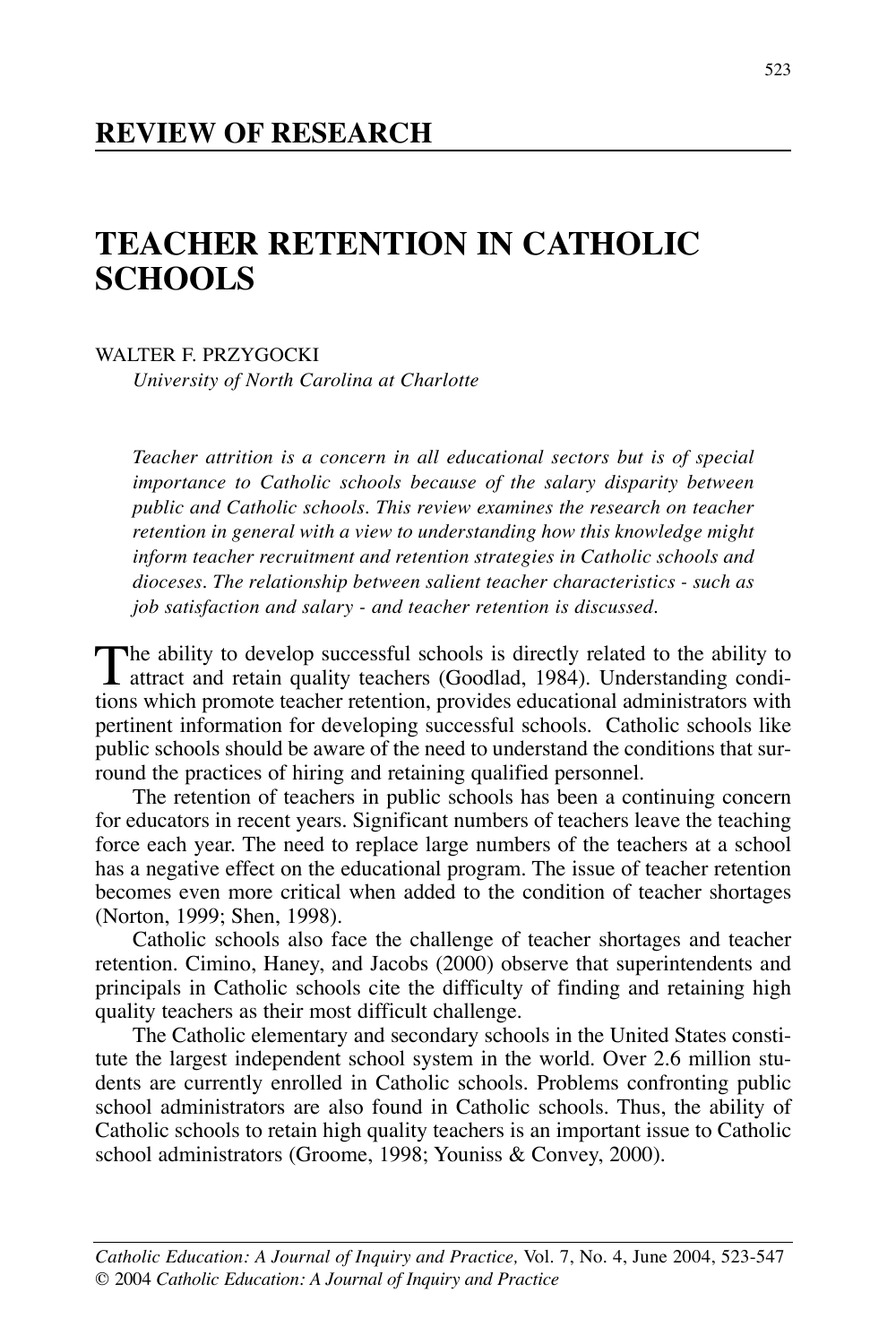# **THE NEED FOR QUALITY TEACHERS**

Teachers and teaching are the most important component in the development of quality schools (Goodlad, 1984; Hawley & Rosenholtz, 1985). Lortie (1975) found that faculty commitment has a favorable influence upon students. The instructional program directly benefits from hiring and retaining superior teachers. This may be the most critical task facing school administrators in their efforts to establish and maintain effective schools (Jensen, 1989). According to Shen (1998), "In addition to the issue of quality, high rates of teacher attrition disrupt program continuity and planning, hinder student learning, and increase school districts' expenditures on recruiting and hiring" (p. 81).

The field of education has become acutely aware of the need to recruit, induct, and retain qualified professionals. The important role of the teacher has been noted in numerous studies aimed at understanding the establishment of excellent schools. According to Chubb and Moe (1990), "An effective school is one characterized by an academic focus, a strong educational leader, a sharing of decision-making, a high level of professionalism and cooperation among teachers, and respect for discipline among students" (pp. 136-137).

Lortie (1975) noted that when students graduate from high school, they have accumulated approximately 13,000 hours with classroom teachers. The ability to influence, challenge, inspire, and alter the thinking of students during this time is the domain of the teacher. Without effective teachers, there are no effective schools. It is possible that we could locate good schools without good educational leaders. However, it is doubtful that there are any good schools without good teachers.

#### **TEACHER ATTRITION: WHY ARE TEACHERS LEAVING THE FIELD?**

Schuttloffel (2001) states there are serious concerns over teacher attrition and retention facing both public and Catholic schools today. School administrators and principals are increasingly concerned about filling teaching positions. Norton (1999) commented that the loss of teachers is a condition that continues to plague school districts. Literature on the conditions which contribute to teacher attrition and retention provide valuable insights into this issue. It is estimated that 25% of the students who complete a teacher-training program never become teachers or leave the profession within the first 5 years (Chapman & Hutcheson, 1982; Charters, 1970; Mark & Anderson, 1978). More recent research indicates that 50% of teachers hired in 1994 for service in Catholic schools have left their jobs (Curtin, 2001; O'Keefe, 1999; Squillini, 1999, 2001).

The fear of a teacher shortage increased during the 1980s along with concerns over teacher attrition and retention. Increased student enrollments, an aging teacher workforce, and a decline in graduates majoring in education focused attention on these issues (Grissmer & Kirby, 1987). Research indicated that academically stronger students were not entering teacher-training programs (Chapman & Holzemer, 1985; Vance & Schlecty, 1982). Additionally, the more academically talented teachers were found to be leaving the teaching profession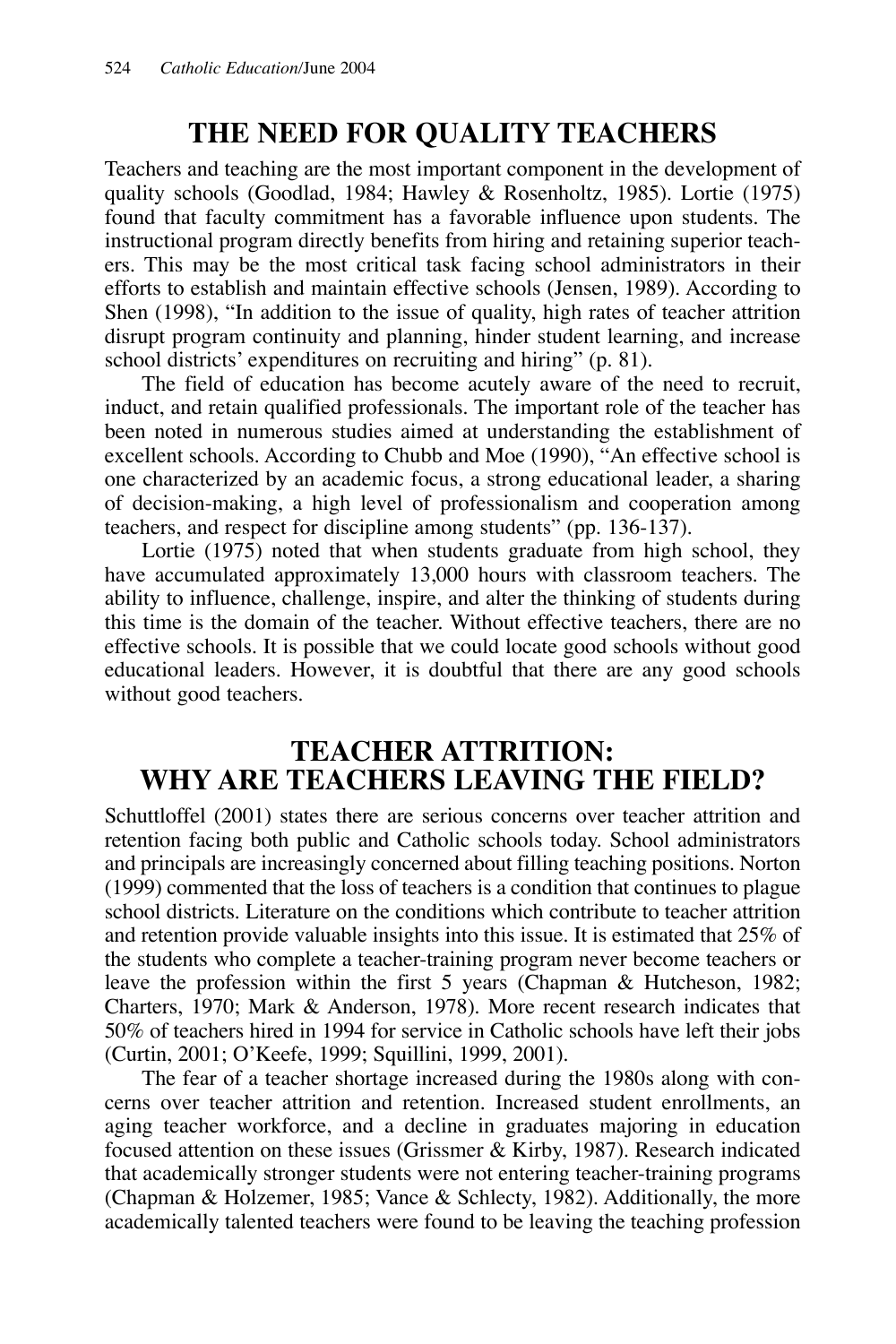at a more significant rate (Murnane, Singer, Willett, Kemple, & Olsen, 1991; Schlecty & Vance, 1981). Vegas and Murnane (1997) indicated that female college graduates during the 1980s with high math and reading scores were less likely to become teachers than those with lower scores. The problem facing the educational community consisted of a teacher shortage involving both quantity and quality.

Conditions can vary greatly from one school district to another. Urban districts and less desirable school systems labor to find qualified teachers (Kozol, 1991). An acute shortage of teachers in urban school districts continues to challenge administrators. A study by Feistritzer (1990) of 3,201 teachers hired since 1985 concluded that only 12% of these teachers would be willing to work in an urban school. This conclusion is significant because the highest teacher attrition rates occur in urban districts (Adams & Dial, 1993). In urban areas, 20% of the teachers leave after the first year and 33% leave prior to the third year (Schwartz, 1996). Jones and Sandidge (1997) report that threats of violence, inadequate funding, and a lack of appropriate training increases the hesitation of teachers to either begin or continue their professional careers in urban districts.

A majority of states have introduced alternative certification methods as a means of filling their classrooms with teachers. According to Feistritzer (1993), between 1985 and 1992, 40,000 teachers were certified through these alternative programs as a means of addressing the issues of teacher shortages, attrition, and retention.

The National Education Association (NEA, 1999) reports the United States is facing a teacher shortage due to several factors. An unusually large number of teachers are expected to retire over the next 10 years. Student enrollments are currently at 52 million and are expected to increase to over 54 million by 2008. The U.S. is projected to need 2.4 million teachers over the next 11 years due to teacher attrition, retirement, and the increases in student enrollment. This projection could grow to 2.7 million teachers when allowances are made for class reduction efforts promised by a number of state legislatures as part of their efforts to improve the quality of education.

#### **DEMAND FOR TEACHERS**

Teaching is beset by an attrition rate which surpasses all normal expectations. Norton (1999) explained that approximately 25% of new teachers leave the profession after only 1 year, and that 50% leave the profession after 5 years. Eubanks (1996) reported that 77% of the 39 largest urban school districts hired teachers with emergency certifications to fill their staffing shortages in 1995. Questions of shortages, attrition, and retention are concerns to school administrators.

During the 1960s and early 1970s, the baby-boomer generation increased school enrollments by 25% and fueled an increase in the demand for entry-level teachers to 190,000 by 1971. A significant drop in student enrollment occurred in the late 1970s and early 1980s and demand for entry-level teachers fell to about 50,000. Increasing enrollments in the 1990s have again pushed the need for entry-level teachers to about 75,000. These erratic swings in the demand for entry-level teachers demonstrate the need for accurate statistics and prudent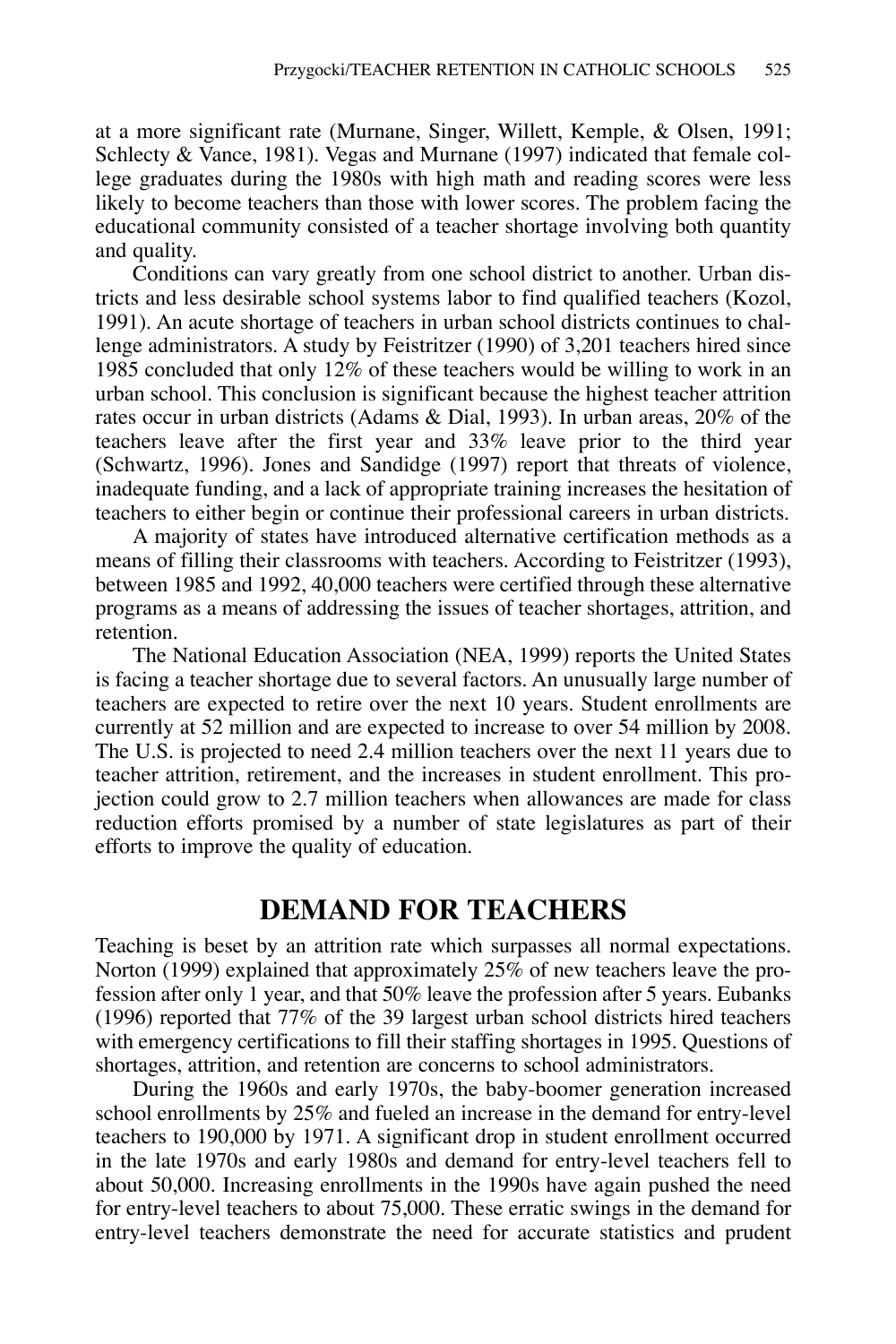planning by school administrators (Grissmer & Kirby, 1997).

Schools of education are currently facing a demand for more entry-level teachers. Grissmer and Kirby (1997) report that enrollments, which began to rise in the late 1980s, will continue to grow until after 2005. The anticipated increase for elementary and secondary student enrollment is approximately 20%. The increasing demand for teachers is based on student to teacher ratios remaining at current levels. Future decreases in the student to teacher ratio or efforts by state legislatures to promote student achievement through smaller class size, could increase the demand for teachers. The net results of these conditions will be an increase in the demand for new teachers or a return to the classroom of teachers who previously left the profession.

## **TEACHER ATTRITION AND RETENTION**

The ability to recruit, induct, and retain quality personnel is directly related to the success of an organization and its ability to survive and prosper. The cost of seeking and replacing staff is significant. The premature exit of personnel is expensive and depletes an organization of the opportunity to imprint culture and develop a cadre of skilled professionals (Peters & Waterman, 1982; Wanous, 1992).

Teacher attrition rates are highest for professionals early in their careers and again when they approach the retirement-eligible age (McLoone, 1987). Teachers at mid-career status are less likely to leave the profession based on the structure of teacher retirement programs. According to Auriemma, Cooper, and Smith (1992), attractive retirement incentives offered by school systems promote retention of mid-career teachers. Research indicates a growing demand for entry-level teachers along with a "graying" of the current teaching force. Over the next 15 years, a significant number of teachers will enter the retirement-eligible category as the baby-boomers begin to exit the job market. The two fastest growing segments of the teaching force will be entry-level personnel and retirement-eligible teachers. They are also the two groups with the greatest rates of attrition (Grissmer & Kirby, 1987, 1992, 1997; Haggstrom, Darling-Hammond, & Grissmer, 1988; Murnane & Olsen, 1990).

Research by Kirby and Grissmer (1993) centered on the concepts of human capital theory. The length of a professional career is directly related to the cost and benefits of entering and remaining in the profession. The ease of entry into the teaching profession could lead to higher rates of attrition. Younger teachers would be more prone to leave teaching than experienced veteran teachers. The research of Lortie (1975) examined the relationship between the easy and casual entry into teaching and the difficulty in retaining teachers, who expended a small amount of human capital entering the profession.

Chapman and Green (1986) conducted a study on 1,591 University of Michigan graduates with teaching certificates. The subjects either taught continuously, were intermittent teachers, left the teaching profession, or never taught. Differences were found in personal characteristics, educational experience, initial commitment, professional integration into teaching, external influences, and overall career satisfaction. They concluded that the roots of attrition began with differences in initial career commitment and early work experiences.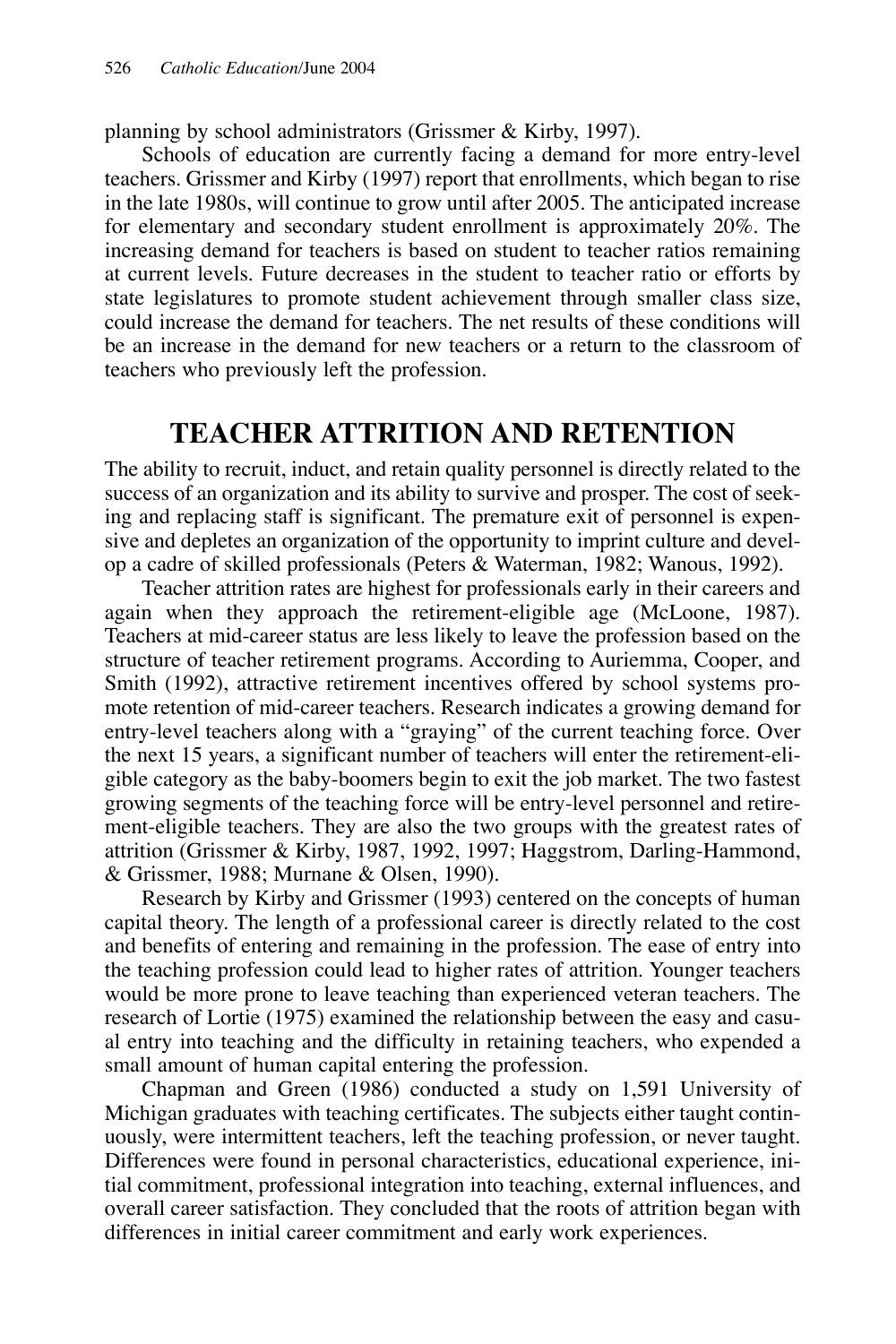Additionally, Chapman and Green (1986) stressed the importance of work conditions and their relationship to teacher retention. The quality of professional life that new teachers experience can have long-term impact on the careers of those teachers.

Theobald (1990) conducted a study on teachers in the state of Washington from 1984 to 1987. He concluded that teachers are economically rational decision makers. Retention of teachers becomes more difficult when they view their social and financial status as being inferior to that of the surrounding community.

Murnane et al. (1991) conducted extensive research in North Carolina and Michigan to determine why teachers remain in the profession. They reported that attrition rates are highest during the first years of teaching. In Michigan, 21% of new teachers left after the first year and an additional 13% left after the second year. In North Carolina, 11% of new teachers left after the first year and 8% left after the second year. The rate of attrition fell to 4% in each state after 10 years. Mature women, those over 30 years old, remain in teaching longer than young women who tend to leave teaching at much higher rates. With regard to school level, elementary school teachers were found to stay longer than secondary school teachers. The importance of their findings on attrition and retention is underlined by the fact that if just 10% of the nation's teaching force of 2.4 million teachers leave the profession, new hires will number 240,000.

The authors also examined scores on the National Teachers Examination (NTE), which revealed that teachers with higher test scores were less likely to remain in teaching than those with lower scores. Teachers with higher test scores also have greater access to occupations outside of teaching than teachers with lower test scores. These findings remained consistent when comparing teachers with up to 10 years of experience. Their results confirm earlier research by Schlechty and Vance (1981) which found a relationship between attrition rates and teachers with higher test scores.

Murnane et al. (1991) also concluded that teachers in high paying school districts remained longer than teachers in low paying school districts. The condition of salary was found to influence the decision-making process of newly hired teachers. The research by Murnane et al. indicates that salary considerations are most important during the first 5 years of teaching and remain somewhat important during the first 10 years in the profession. An examination of the data reveals the significance of salary with relation to teacher demand. During times of decreasing enrollments and declining demand for teachers, there is no relationship between salary and teacher attrition. Salary plays a larger role when demand for teachers is stable or increasing. This finding becomes more important when we consider current conditions that include increases in both student enrollments and demand for new teachers.

Studies on the teaching of particular subjects found only small differences between the length of career for teachers of science, math, English, or social studies (Bobbit, Faupel, & Burns, 1991; Bobbit, Leich, Whitener, & Lynch, 1994). Several studies found that race does not appear to be a significant factor affecting teacher attrition and retention (Chapman & Hutcheson, 1982; Heyns, 1988; Singer, 1993; Theobald, 1990). However, other studies indicate that African American teachers remain in teaching longer than White teachers and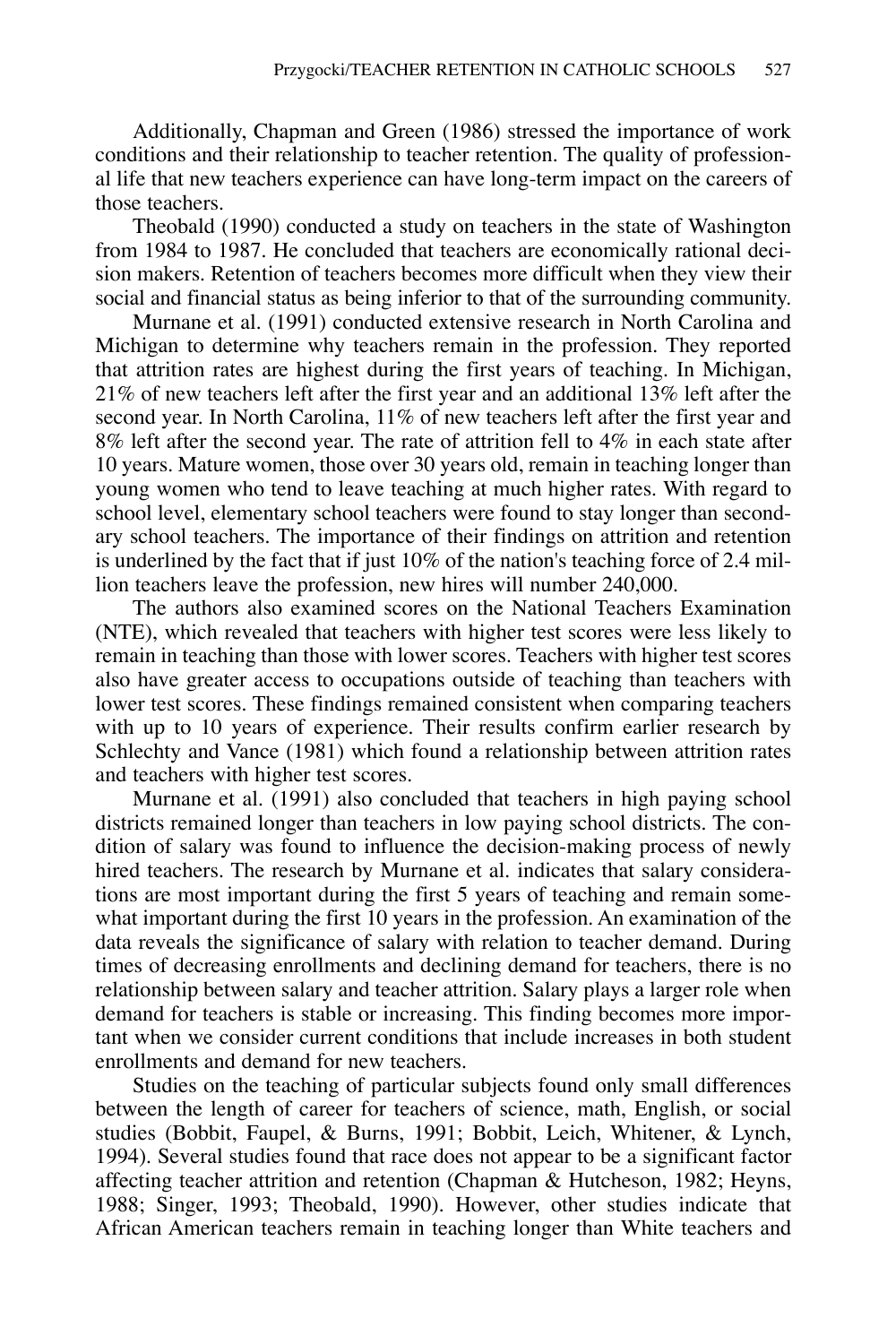that African American teachers stay at schools in urban districts longer than White teachers (Bloland & Selby, 1980; Dworkin, 1980; Murnane et al., 1991).

## **THE QUALITY OF THE TEACHING WORKFORCE**

The publication of *A Nation at Risk* (National Commission on Excellence in Education, 1983) promoted public awareness about the quality of education and also predicted dire future conditions unless drastic steps were taken. The proclaimed deficiencies in the American educational system were not as significant as the public was led to believe. Berliner and Biddle (1995) have documented improvements in teaching and the quality of the teaching force in the United States. Current teachers are better educated than their predecessors. The United States Department of Education (1994) states that less than 1% of all teachers have not earned a bachelor's degree and a majority of teachers have advanced degrees. They also concluded that the minimum requirements to become a teacher are similar throughout the United States. The female teacher population has increased and the teaching force has also become older and more ethnically diverse. They also state that public and private schools are hiring more first-time teachers. First-time teachers have lower salaries, less experience, and a higher attrition rate.

Pyszkowski (1991) noted that a decline in the talent pool for teachers was associated with an increase in employment opportunities outside of teaching. The ability to seek employment in other fields has given first-time teachers and reentrants additional options outside of education. Increasing opportunities in the marketplace for prospective teachers is another condition which promotes concerns over a teacher shortage and related issues of attrition and retention.

# **CATHOLIC EDUCATION**

Prior to 1960, the majority of teachers in Catholic schools were members of a religious community. Sisters, priests, and brothers occupied over 90% of the teaching positions. Since 1960, there has been a dramatic reversal of this condition. Lay teachers comprised 85% of the teaching force in Catholic schools in 1990, which increased to 93% by the year 2000 (McDonald, 2001). Unlike their religious counterparts, who were assigned to a position indefinitely, Catholic lay teachers choose to teach in Catholic schools and are free to terminate their employment at their discretion. School stability is directly related to the stability and experience of the educational staff. Due to increases in lay faculty, issues of teacher attrition and retention are important to Catholic school administrators (Yeager, Benson, Guerra, & Manno, 1985).

Catholic schools have made a significant contribution to education in America since Colonial times. During the 1700s and early 1800s, the Catholic school was not viewed as an educational system but as individual schools seeking to instill the teachings and values of the Roman Catholic Church. Even as a public school system began to develop in the 1800s, Catholic schools received public funding in Massachusetts, Wisconsin, Connecticut, and New Jersey. The schools flourished because of large waves of Catholic immigrants from Europe and the rise of anti-Catholic sentiment. The desire to attend schools with a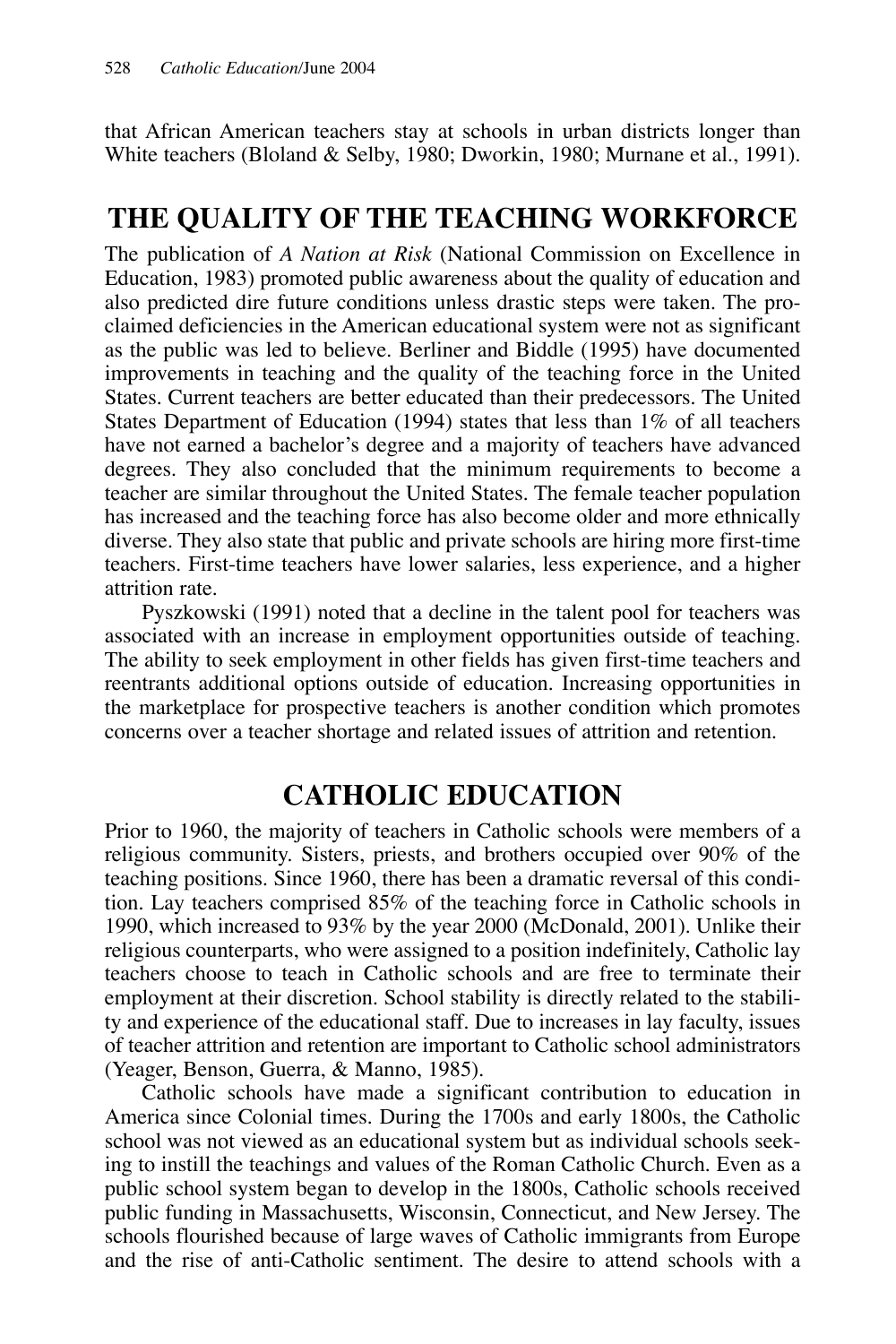Catholic philosophy rather than public schools, where core Protestant values were advanced, was an additional motivation for the development of Catholic schools. The American Catholic Bishops recommended and reconfirmed their belief in Catholic schools at the Councils of Baltimore in 1829, and again in 1866 (Bryk, Lee, & Holland, 1993).

The Third Council of Baltimore in 1884 called for the establishment of a Catholic school near each church and for parents to send their children to Catholic schools. This mandate, although never fully realized, greatly increased the number of Catholic schools found throughout the United States (Bryk et al., 1993; Groome, 1998).

In the early part of the 20th century, Catholic schools grew in numbers and prospered under the governance of religious communities. Sisters, priests, and brothers dedicated their lives to the Catholic Church and received a small stipend for their service to Catholic schools. In 1904, the creation of the Catholic Educational Association, which would later become the National Catholic Educational Association (NCEA), enhanced the national scope and identity of Catholic schools (Buetow, 1970). With a reliance on religious personnel, Catholic schools provided education to increasing numbers of students.

*The Code of Canon Law* (Canon Law Society of America, 1983) contains specific requirements for a school being classified as a Catholic school. It states that a school may bear the title Catholic only with the written consent of the competent ecclesiastical authority. The education must be based upon the principles of Catholic doctrine, teachers are to teach correct doctrine and have integrity, and supervision of the school must be under the guidance of a proper ecclesiastical authority. *The Code of Canon Law* does not require that teachers be religious personnel.

Catholic schools grew from 10,000 schools and 2.5 million students in 1930 to 11,000 schools and 3.1 million students in 1950. Growth in both the number of schools and student enrollments continued until 1965. At its peak, Catholic schools numbered over 13,000 schools and 5.5 million students. This would represent about 12% of the total American elementary and secondary students. The Catholic school system prospered because of an abundance of religious men and women who worked for room, board, and a modest stipend. The significant decline of religious vocations in the 1960s led to an increased reliance on a lay teaching force. The financial burdens on schools resulting from the loss of sisters, priests, and brothers forced school closings and the introduction of higher student tuition (Bryk et al., 1993; Buetow, 1985; Harris, 2000).

Important changes in the Catholic Church paralleled this period of peak school growth. Pope John XXIII was elected in 1958 and within months he called for the convening of the Second Vatican Council. Vatican II was in session intermittently between 1962-1965. This assembly, which called the bishops of the Catholic Church to Rome, had a profound effect on the role of the Church and Catholic schools. The results of Vatican II were revolutionary in many respects. Vatican II promoted involvement of the Church in the modern world, an embracing of other religions through an ecumenical movement, and an activism towards creating a more just society. The Latin Mass was replaced with the local vernacular, clergy attire embraced a more modern appearance, and the lay community assumed a more prominent role in both the Church and schools.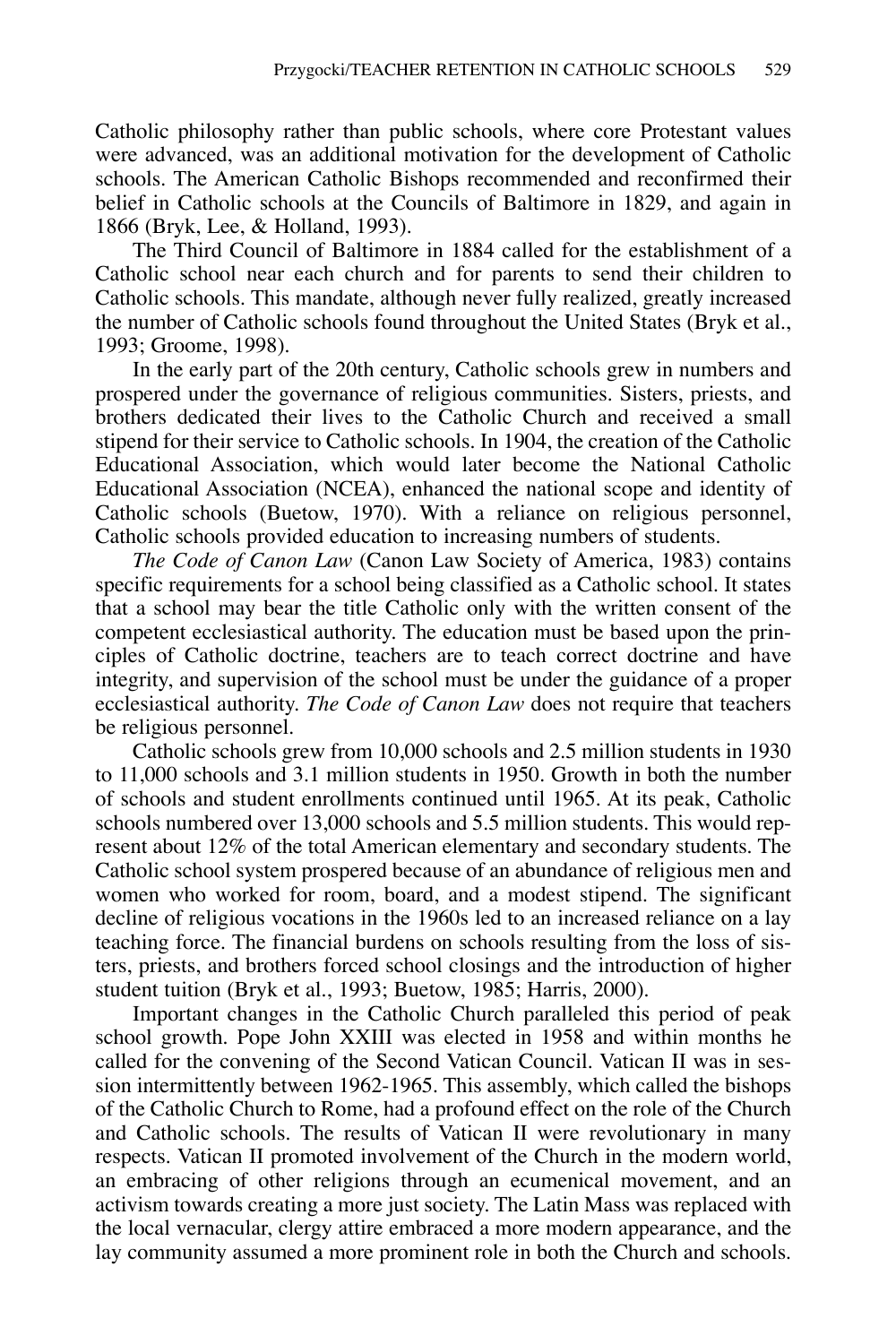The call for a more active and involved laity coincided with the challenge of staffing Catholic schools as they faced a shortage of sisters, priests, and brothers (Bryk et al., 1993; Buetow, 1985; Youniss & Convey, 2000).

Several important church documents relating to education were issued as a result of Vatican II. In 1965 *The Declaration on Christian Education* defined a more active and humane role for Catholic schools. The doctrinaire approach mandated by earlier directives on education was replaced by a challenge to make schools respond to the spirit of freedom and charity (Abbott, 1996).

The National Conference of Catholic Bishops (NCCB) issued the pastoral entitled, *To Teach as Jesus Did* (1972). In this document, they stated that schools were to be agents of social change and they were expected to promote social justice. The message of this document on education articulated a three-part mission for Catholic schools. Schools were to teach the message of hope contained in the Gospels of Christ, create a sense of Christian community, and foster a life of service to mankind.

In 1977, the Congregation for Catholic Education (CCE) published *The Catholic School*, which further defined the mission of schools in the post Vatican II period. Catholic schools were to be viewed as communities with a goal of providing service to society. Prior to Vatican II, Catholic schools were viewed as depositories of doctrine that was transmitted to the faithful. *The Catholic School* explained the importance of building up the Kingdom of God through a commitment of service and participation in the ecumenical movement. Students were urged to understand the role of religion and how it permeates their education and personal development. An appreciation of cultural diversity and pluralism were also lessons contained in *The Catholic School*. The dignity of the person was reaffirmed and the school becomes a place where religion can permeate all aspects of student life. Within this context, teachers were given the opportunity to practice their profession and participate in the moral, spiritual, and intellectual development of the students. Therefore, the role of lay teachers in Catholic schools took on additional significance with the publication of *The Catholic School* (Bryk et al., 1993).

*The Catechism of the Catholic Church* (1997) reminds parents of their responsibility for "seeing to the Christian education of their children" (p. 239). Catholic schools have undertaken this mission and responsibility with the support and cooperation of the Church and parents. Today, the Catholic schools in the United States are the largest independent and privately funded system of education in the world. The American Catholic schools have been built and continue due to the commitment and support of parents who made significant sacrifices for the Christian education of their children (Buetow, 1985; Groome, 1998; Youniss & Convey, 2000).

### **THE STUDENT POPULATION**

The National Center for Educational Statistics (1994) reported that there were approximately 26,093 private elementary and secondary schools in the United States based on the Schools and Staffing Survey (SASS). These non-public schools serve an estimated population of about 4,974,548 students. The non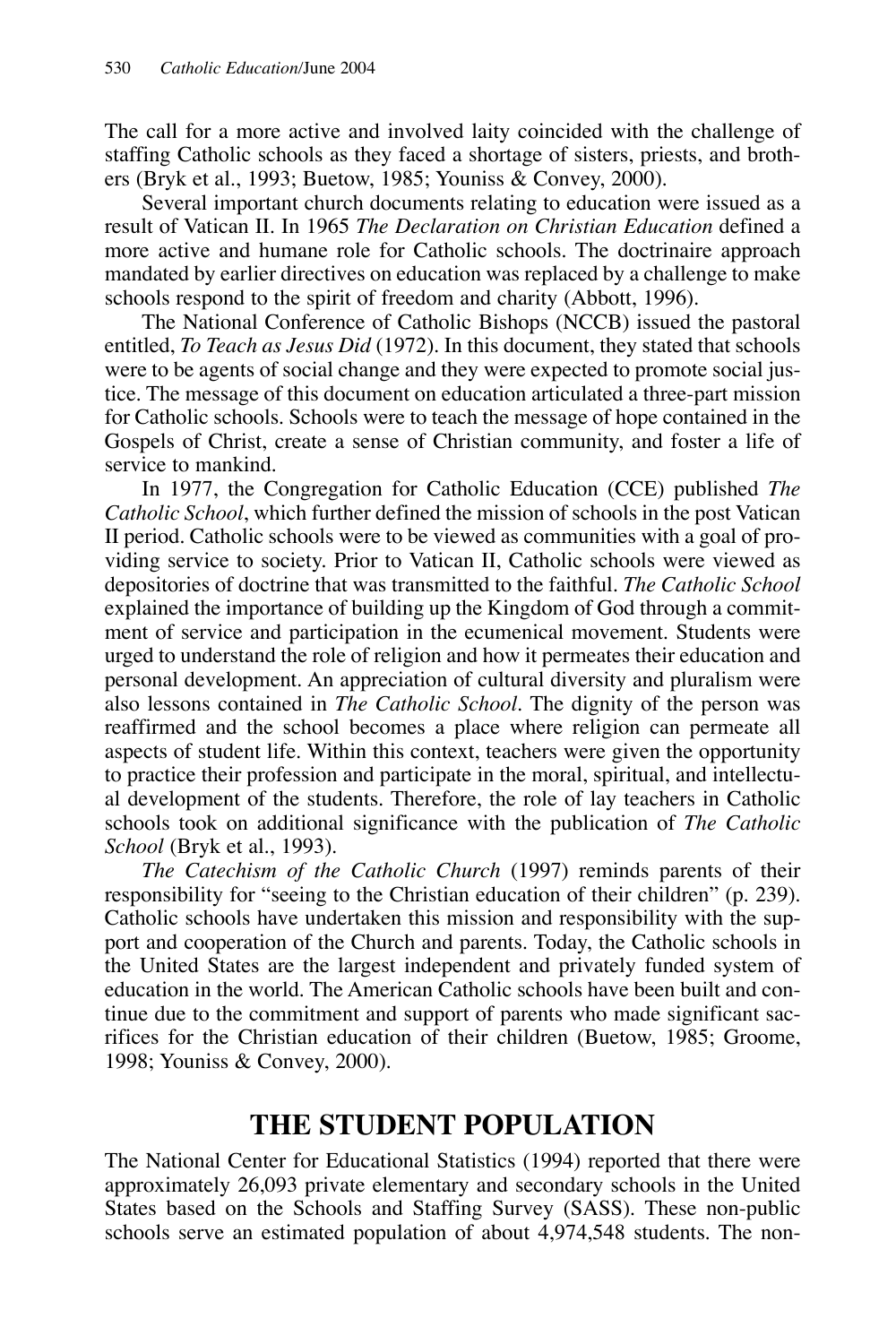public schools are serving around 10% of the nation's elementary and secondary school students.

The largest number of non-public students and schools are under the jurisdiction of the Roman Catholic Church. In 1965-1966, Catholic schools accounted for 87% of private elementary and secondary enrollment. By 1985-1986 the enrollment in Catholic schools accounted for 60% of the students in non-public schools. Catholic schools enroll over 2.5 million or 52% of all non-public school students (McDonald, 2003). Catholic schools are also facing issues of teacher attrition and retention. According to Polansky (1999), the much documented and discussed teacher shortage found in the nation's public school systems has serious implications for Catholic schools.

#### **CATHOLIC LAY TEACHERS**

Until the mid-1960s, 95% of the teaching in Catholic schools was under the direction of sisters, priests, and brothers. The Catholic identity of the schools was assured through the significant presence of the religious community. The steep decline in religious vocations led to the establishment of a lay teaching staff, which approached 95% in a majority of schools by the mid-1990s. The movement from a religious staff to a lay staff did not translate into a loss of Catholic identity in the schools. The lay faculties have developed a strong spiritual vision and commitment to the Catholic identity of the schools (Groome, 1998). The retention of a dedicated lay teaching staff is of paramount importance to administrators intent on maintaining a strong Catholic identity in the schools.

On September 12, 1987, Pope John Paul II addressed the National Catholic Educational Association in New Orleans. The Holy Father expressed his gratitude and support for Catholic schools and lay teachers in Catholic schools:

In recent years, thousands of lay people have come forward as administrators and teachers in the Church's schools and educational programs. By accepting and developing the legacy of Catholic thought and educational experience which they have inherited, they take their place as full partners in the Church's mission of educating the whole person and of transmitting the Good News of salvation in Jesus Christ to successive generations of young Americans. Even if they do not "teach religion," their service in a Catholic school or educational program is part of the Church's unceasing endeavor to lead all to profess the truth in love and grow to the full maturity of Christ the head.

For a Catholic educator, the Church should not be looked upon merely as an employer. The Church is the Body of Christ, carrying on the mission of the Redeemer throughout history. It is our privilege to share in that mission, to which we are called by the grace of God and in which we are engaged together. (pp. 13-14)

The importance and need for lay teachers in Catholic schools has increased since the 1987 address of Pope John Paul II. Guerra (1991) found that "teachers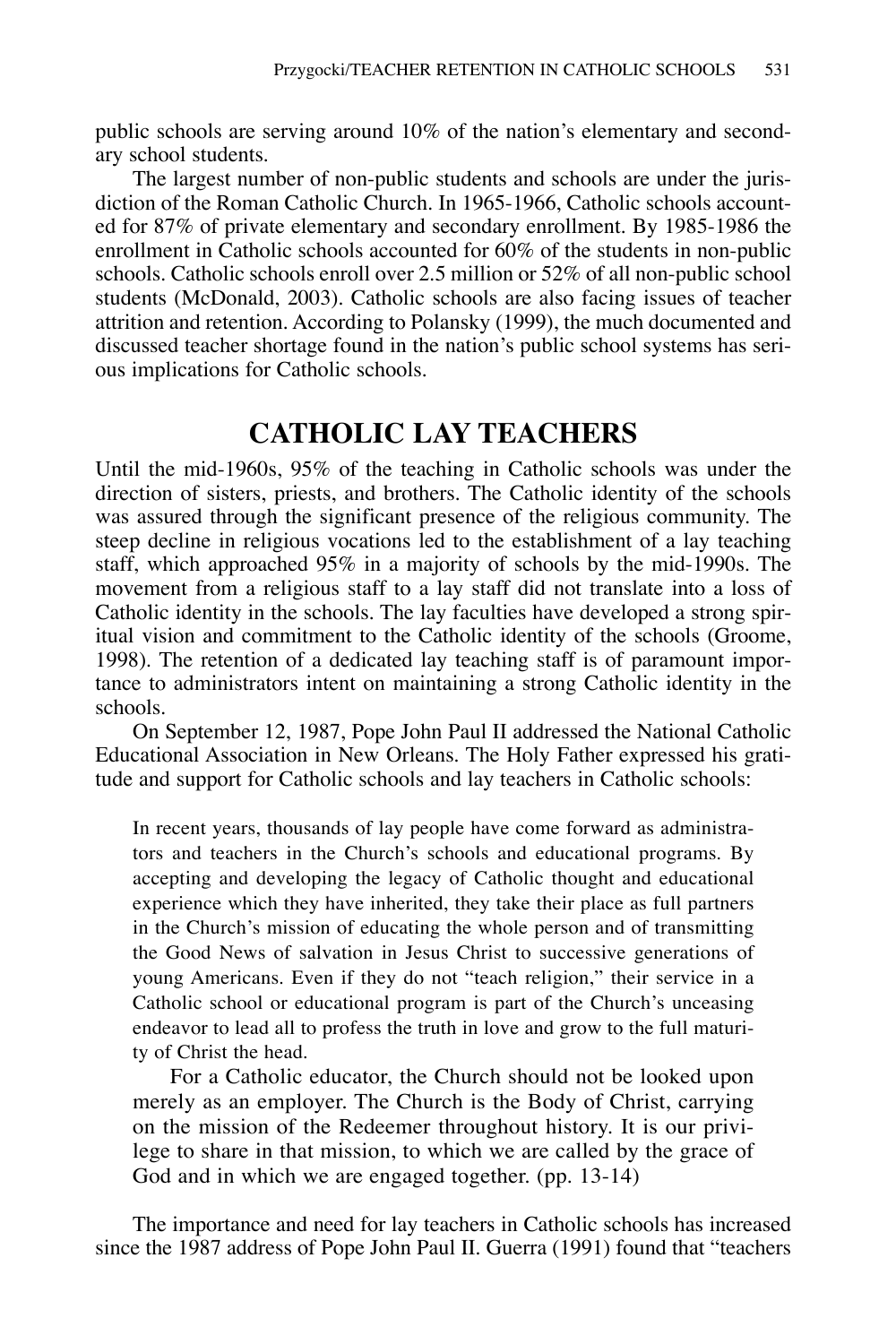are the heart and soul of all effective schools. Schools need teachers who see their work as something more than a job, and Catholic schools apparently are blessed with an extraordinary number of such teachers" (p. 18).

Chubb and Moe (1988) report that teachers in Catholic schools are more committed and collegial than their counterparts in public schools. They also enjoy greater job satisfaction and have better relationships with their principals. Hannaway and Abramowitz (1985) and McMillen (1988) explained that lay teachers in Catholic schools believe they have greater input with regard to school policy and decisions regarding curriculum. Literature on teachers in Catholic schools reports that they have a better understanding of the goals of their schools and are in agreement with those goals. Catholic school educators also promote a sense of educational community and a school culture in which learning is valued and there are fewer disciplinary problems (Chubb & Moe, 1988; Coleman & Hoffer, 1987; Coleman, Hoffer, & Kilgore, 1982; Greeley, 1982).

Commentary by Hawker (1985) explains that Catholic schools have distinctive qualities and teachers are expected to promote the values of a Catholic education. Hawker states that lay teachers can be either Catholic or non-Catholic, the only restriction on the non-Catholic members of the staff is a prohibition against the teaching of religion. All lay members of the teaching staff are invited to participate in the faith community of the school. There are many non-Catholic teachers providing Catholic schools with outstanding service. Hawker believes that they are valuable members of the teaching force and they should be recognized for their efforts to promote the finest traditions of Catholic education.

The Congregation for Catholic Education (1982) recognized the changing condition of teaching staffs in Catholic schools when it issued the document entitled, *Lay Catholics in Schools: Witnesses to Faith*. Although teaching staffs were changing from sisters, priests, and brothers to lay persons, the vital mission and purpose of Catholic education was reaffirmed. Proclaiming the Gospel message of Jesus Christ and developing the mental, spiritual, and physical attributes of students would continue to be the essential mandate of Catholic schools.

Cook (1983) and Bleich (1984) cited a sense of service and ministry to the Church as reasons for teaching in a Catholic school. Other factors attracting teachers to work in a Catholic school included a school culture with discipline, respect, orderly behavior, and a reliance on values. Sisters, priests, and brothers had created schools centered on the traditions of the Catholic Church. These schools were noted for their spiritual development and academic achievement. The decline in the number of religious vocations and the subsequent decline in religious personnel teaching created an opportunity for lay teachers to enter the formerly exclusive domain of the clergy (Convey, 1992). The synergy of the post Vatican II period and the need for greater lay involvement prompted many lay teachers to accept positions in Catholic schools. In a period of less than 50 years, the percentage of lay teachers in Catholic schools had changed from a minority to a majority. Convey (1992) and Wittberg (1994) noted that Catholic schools could not have continued to exist without a significant reliance on lay teachers. The rise in importance of a lay faculty created a need to better understand the issues surrounding teacher retention.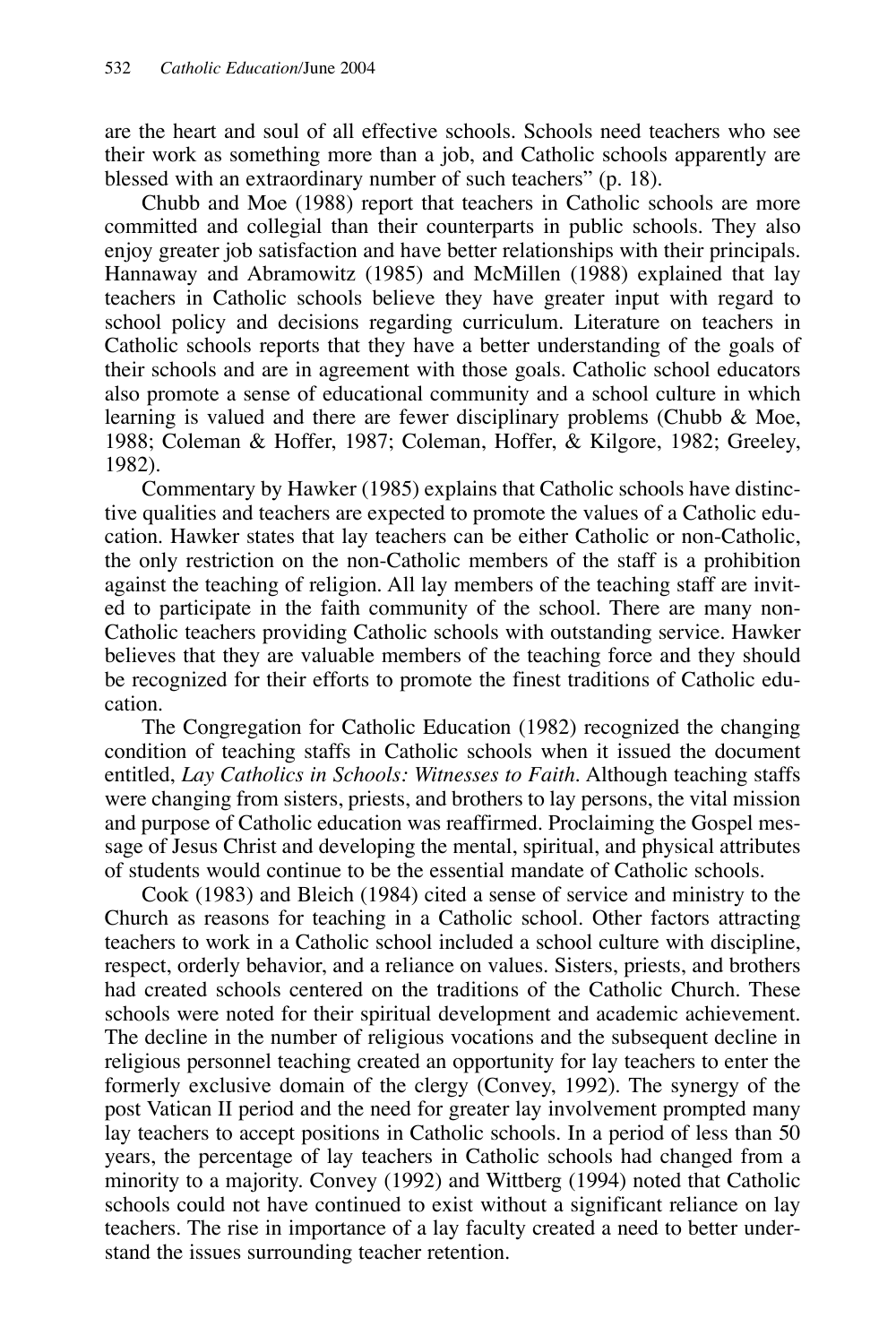#### **CONTEMPORARY CATHOLIC SCHOOL TEACHERS**

Schaub (2000) reports that Catholic schools employ a workforce that is  $91\%$ female in elementary schools and 53% female in secondary schools. Ninety-six percent of elementary teachers have a bachelor's degree and 24% have a master's degree. In secondary schools, 99% have a bachelor's degree and 51% have a master's degree. Schaub states that teachers in Catholic schools are somewhat less educated than their public school counterparts, but more educated than teachers in other non-public schools. These trends are also reflected in the number of teachers certified by state boards, with Catholic school teachers ranking behind public school teachers but ahead of teachers in other non-public schools.

The National Catholic Educational Association (McDonald, 2000) reported there were 157,134 full-time equivalent (FTE) teaching staff in Catholic elementary and secondary schools for the school year 1999-2000. Lay teachers accounted for 146,123 or about 93% of the total teaching population while sisters, priests, and brothers accounted for 11,011 or about 7%. The student population in the 8,144 Catholic schools totaled 2,653,038. There were 2,013,084 elementary school students in 6,923 schools, and 639,954 secondary school students in 1,221 schools. Minority enrollment rose to 656,393 students, which is 24.7% of the total enrollment. Non-Catholic enrollment was listed at 354,628 students, which is 13.4% of the total enrollment. To summarize the statistical analysis of Catholic schools would indicate a significant reliance on lay teachers and schools in which minority students and non-Catholics play an important role. Influences of cultural and religious diversity could attract teachers looking for opportunities to practice their profession in schools where pluralism is practiced.

Lortie (1975) indicated a number of reasons for the choice of teaching as a profession. Primary motivations for choosing and remaining in a teaching career included an interpersonal theme, service theme, continuation theme, material benefits, and time compatibility. Teachers enjoy working with people and feel the need to provide service to the community. The condition of continuation is associated with the desire to keep working in an educational setting. Areas of salary, benefits, and status were associated with the material aspects of teaching. Time compatibility was directly related to the number of vacations and holidays associated with teaching. Weekends, summer vacations, and extended holiday breaks were valued and important to teachers.

Goodlad (1984) supports the work of Lortie (1975). Research indicates that the majority of public school teachers tended to show characteristics of being idealistic and altruistic and would again choose teaching as a career. Goodlad believes that monetary benefits are not a primary reason for choosing a career in teaching; however, they become important when conditions of retention are examined. Educational professionals desire financial rewards for years of experience and service. The belief that teaching is a noble and worthy profession and the sincere desire to be of service to others continue to be important motivators in the selection of teaching as a career.

Teachers choose Catholic schools because of a sense of commitment and dedication. They are motivated by their love of teaching, the desire to teach in a quality environment, and view teaching as a form of ministry. The motivations for teachers in Catholic schools are predominately intrinsic and spring from a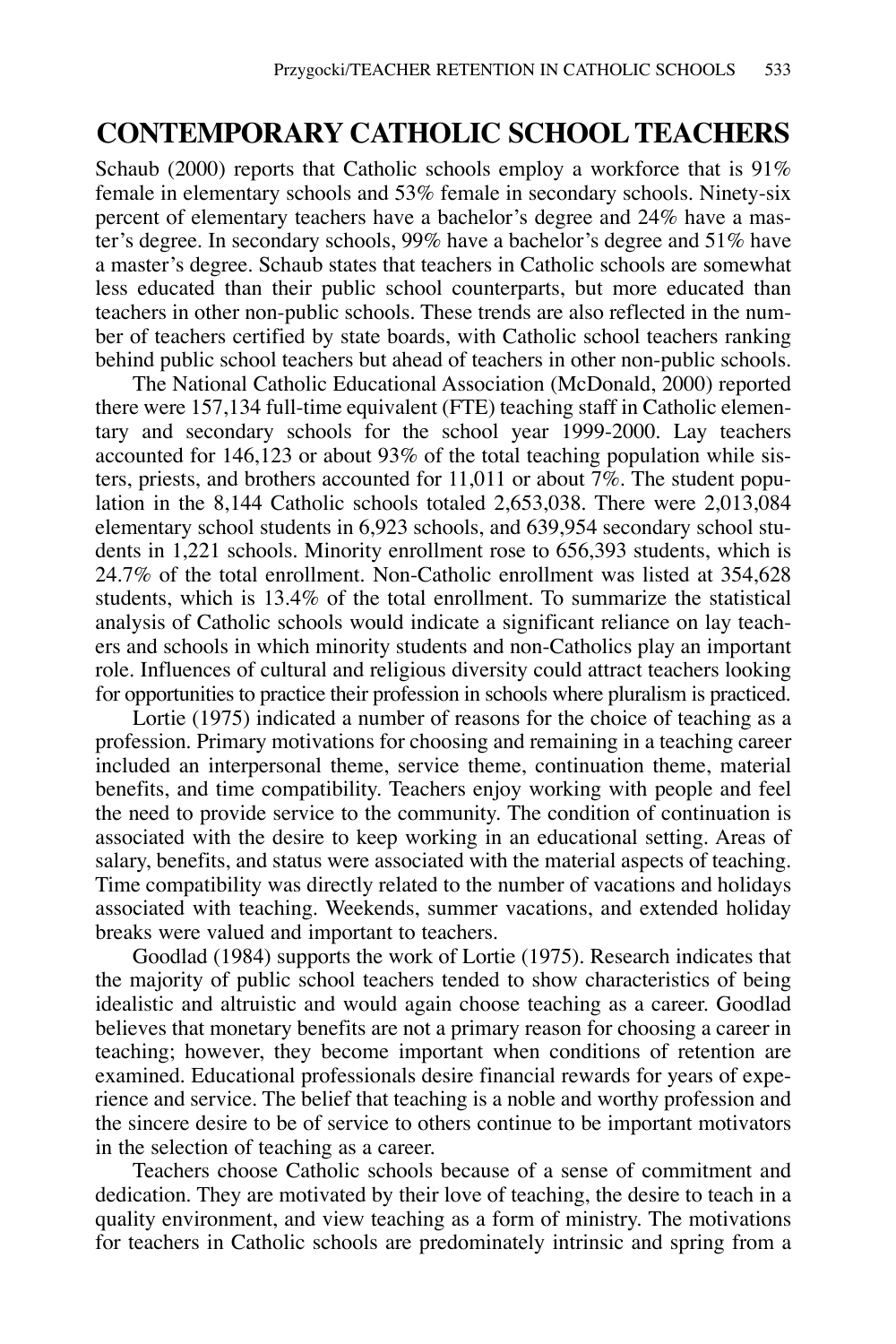sense of service (Bleich, 1984; Ciriello, 1987; Guerra, 1991).

Catholic schools promote the belief of high expectations for students. The Catholic Church holds high expectations for teachers because of their influence on the faith and moral development of students (Barrett-Jones, 1993). Frequently, teachers in Catholic schools refer to their choice of teaching as either a ministry or mission. Buetow (1988) explains that teachers in Catholic schools have a vocation. Their vocation promotes contributions that are not just the fulfillment of a job, but rather, a commitment to the Christian development of students and a spirit of generosity, which provides an enthusiastic fullness of life.

### **COMMUNITY, COMMITMENT, AND VALUES IN CATHOLIC SCHOOLS**

Convey (1992) noted a number of reasons for working in a Catholic school. Reasons include a love of teaching, enjoyment of working with students, the practice of a faith ministry, school environment, and support of Catholic education. Schaub (2000) observed that teachers in Catholic schools expressed general job satisfaction despite salaries lower than those offered in public schools. Schaub also noted that almost 8 of 10 Catholic schoolteachers would teach in these schools again, if given the opportunity to start over.

Significant satisfaction with working conditions and the work environment has important implications for issues of teacher retention. Catholic school culture promotes both the spiritual and intellectual. Hawker (1985) observes,

The school can and must be a community of faith in which an evangelizing and catechizing ministry is being fulfilled. The Catholic school can and must be a truly pastoral setting in which all of the participants – adults and students, Catholics and non-Catholics – are comforted and challenged, enriched and encouraged, refreshed and renewed, strengthened and supported. (p. 17)

The importance of schools becoming communities is stressed by Sergiovanni (2000) when he states, "Communities are defined by centers of values, sentiments, and beliefs that provide the needed conditions for creating a sense of 'we' from the 'I' of each individual" (p. 65). The Congregation for Catholic Education (1988) explained the importance of Catholic school culture. Visitors as well as students at Catholic schools should experience the feeling that they have entered a totally unique environment when they enter the school. It is an environment with characteristics permeated by the Gospel's spirit of love, freedom, and faith. "The prime responsibility for creating this unique Christian school climate rests with the teachers, as individuals and as a community" (p. 13). The Congregation further stated that the community should include teachers, administrators, auxiliary staff, parents, and students.

Literature on Catholic schools is rich in reference to the school as community. The Catholic school is not created for the sole purpose of dispensing academic wisdom. The purpose of the school community is to nurture and develop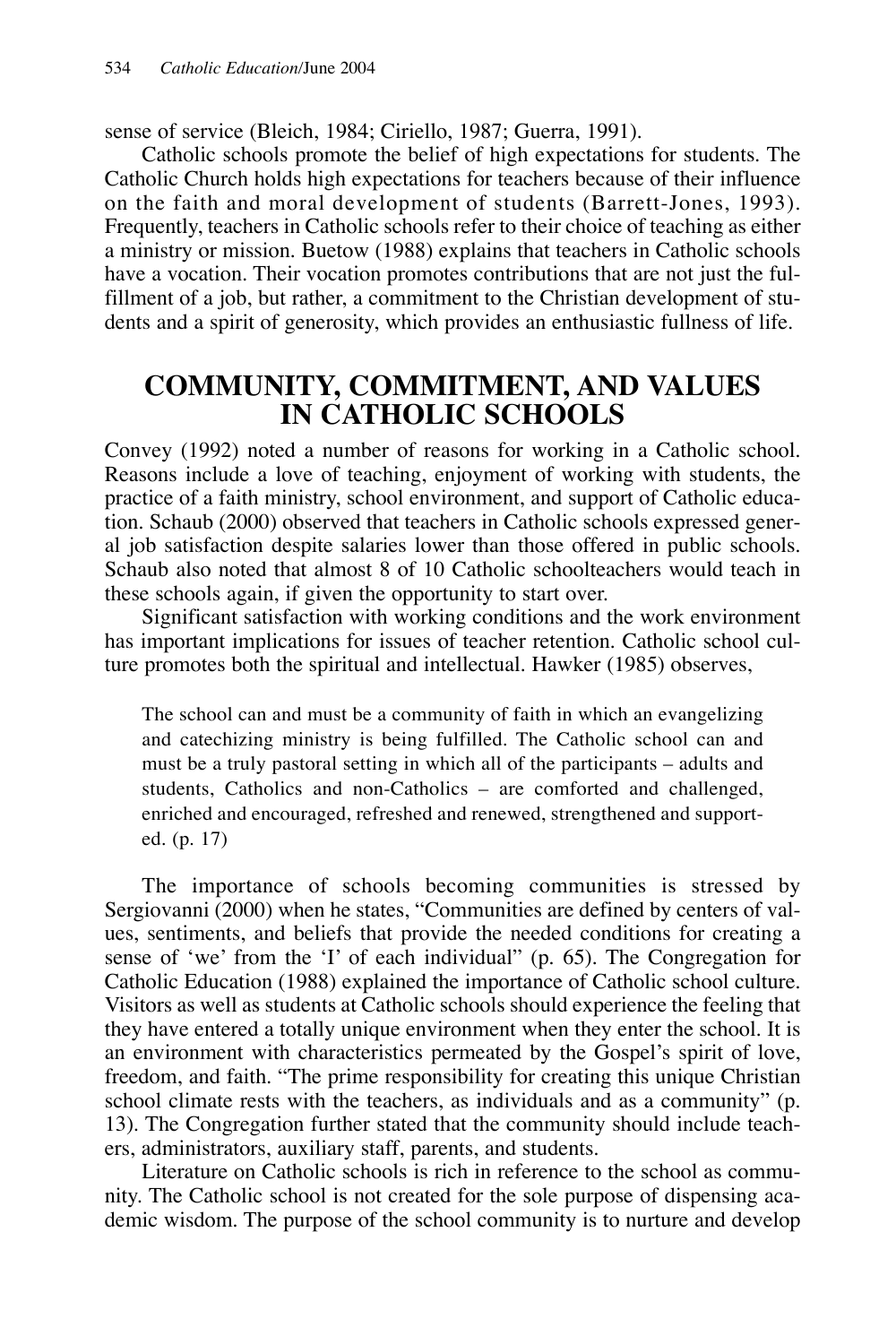all of its members. The spirit of community is a very significant characteristic for attracting and retaining teachers. Teachers in Catholic schools have a proclivity for involvement and are expected to participate in the development of the faith community. The need to develop a faith community is even more important with the increase in lay faculties and continual teacher turnover. Despite great diversity in Catholic schools, the development of a faith community establishes a common element found in all schools (Wojcicki & Convey, 1982).

Catholic education is often referred to as being value driven. McDermott (1985) explains, "Catholic schools are not neutral. They propose many Christian values to the students, above board and out in the open, in subject area and in co-curricular activities, in liturgies and other religious celebrations" (p. 50). McDermott further explains that the primary values espoused by Catholic schools would include the practice of, "community, faith, hope, reconciliation, courage, service, justice, and love" (p. 53).

Although individual states differ in the amount and type of aid that Catholic and other private schools can receive, most Catholic schools are tuition-driven, with parents paying taxes to support public schools they do not use, and tuition to support their Catholic school of choice. After the Supreme Court rejected various forms of financial assistance to parents in non-public schools, the United States Catholic Conference (USCC) wrote "A Statement in Support of Catholic Schools" (1983). The bishops urged the Catholic community to reexamine and renew their commitment to Catholic schools and he also spoke of the values inherent in a Catholic education. They commented that

We are in an age in which our nation seems to be adrift in waters where the guiding lights of a sound moral code and values are frequently obscured. Those natural and supernatural virtues on which a healthy society are rooted are often poorly understood and poorly practiced. Obedience to law, respect for the rights of others, honesty in public and private life, reverence for the right to life of the young and old, truthfulness, concern for the less fortunate…how are young people to find their way in a world in which people so frequently operate without regard for these and other important values. (USCC, p. 375)

The bishops spoke to the essence of Catholic schools when they stressed the importance of values. The literature on Catholic schools makes reference to academic achievements and accomplishments; however, the primary emphasis of a Catholic education is on the values found in its culture and teachings (Groome, 1998). Educators, who choose Catholic schools, place a high degree of importance on the teaching and transmission of values.

The literature on teachers in Catholic schools frequently makes reference to commitment. Ciriello (1987) conducted a study on teachers in Catholic schools in the Archdiocese of Washington, DC. Data from 655 teachers were reported. Ciriello found a majority of the teachers (about 54%) were influenced by the faith dimension in the selection of their school. The lay teacher population in the study accounted for 85% of the teaching force in the Catholic elementary schools responding to the survey on conditions of commitment, attachment, and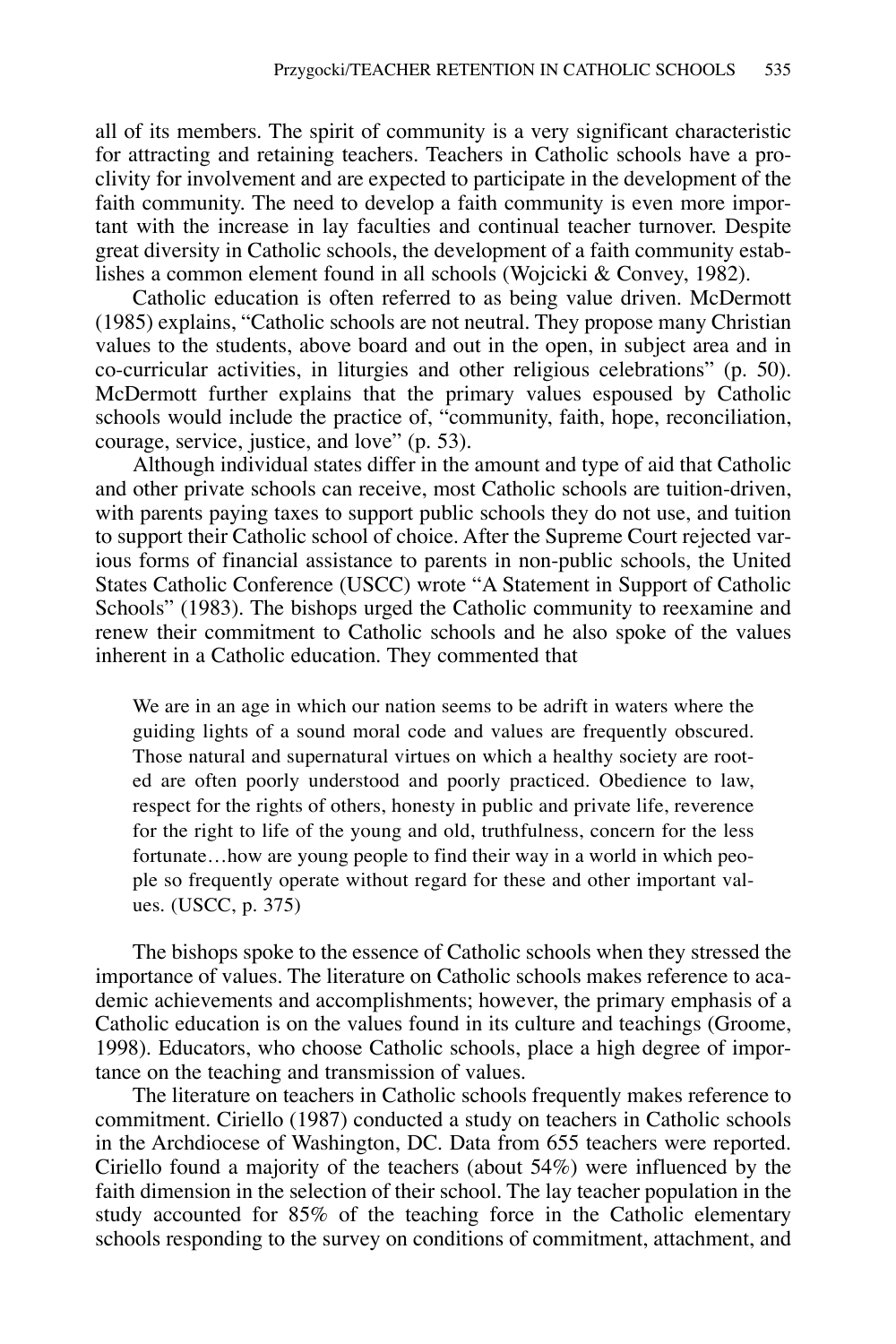#### satisfaction.

Squillini (2001) conducted a study on 339 lay teachers in the Archdiocese of New York on the characteristics of job satisfaction that lead to commitment and longevity in the Catholic school system. The study noted that 63% of the teachers in Catholic schools rated the opportunity to be an active member of a faith community as being very important to their job satisfaction. Catholic school teachers are expected to make a commitment to the philosophy and principles promoted by the Catholic Church for education.

Research by Lortie (1975) and Rosenholtz (1989) affirms the importance of intrinsic motivation for teachers. Additional work by Bryk et al. (1993) affirms the importance of the relationship between community and commitment of teachers in Catholic schools. Their observations on the distinctive atmosphere of Catholic schools centers on the existence of a community shared by both the students and the adults. Teachers in Catholic schools appeared highly committed, took on numerous additional duties, and were very satisfied with their work.

Bryk et al. (1993) explained that when a school develops a feeling of community, important consequences result for both teachers and students. Working in a school community allows educators greater opportunity to realize the intrinsic rewards vital to the satisfaction of teachers. An increase in enjoyment, efficacy, and morale could result from membership in a school community. Teachers working in a Catholic school community report greater student participation, fewer disciplinary problems, and a more attractive work environment. The establishment of an ethic of caring is typical of a communally organized school (Noddings, 1988). Teachers in Catholic schools frequently make reference to their ministry and teaching in a school community. Powerful intrinsic forces can promote the retention of teachers in Catholic schools.

## **THE INFLUENCE OF SALARY ON TEACHER RETENTION IN CATHOLIC SCHOOLS**

Teachers in Catholic schools are more likely to leave their positions than teachers in public schools. This condition is found at every age level, however the greatest rate of attrition takes place prior to age 40. The salary comparison between Catholic and public school teachers indicates a significant difference at every level of experience (Cimino et al., 2000; Schuttloffel, 2001).

The 1993-1994 average teaching salaries for public school elementary and secondary teachers were \$33,116 and \$34,387 respectively. The 1993-1994 average teaching salaries for Catholic school elementary and secondary teachers were \$17,926 and \$25,089 respectively (Schaub, 2000). Guerra (1991) observed that salary schedules for Catholic schools are historically lower than public schools. Guerra also commented that it is customary to find salary and job satisfaction linked together. Teachers in Catholic schools usually cite their desire to teach in a quality environment, a love of teaching, and teaching as a faith ministry as the most important reasons for teaching in a Catholic school. Salary and benefits are usually ranked lower in a review of motivations (Convey, 1992). However, Guerra notes the importance of salary and the relationship between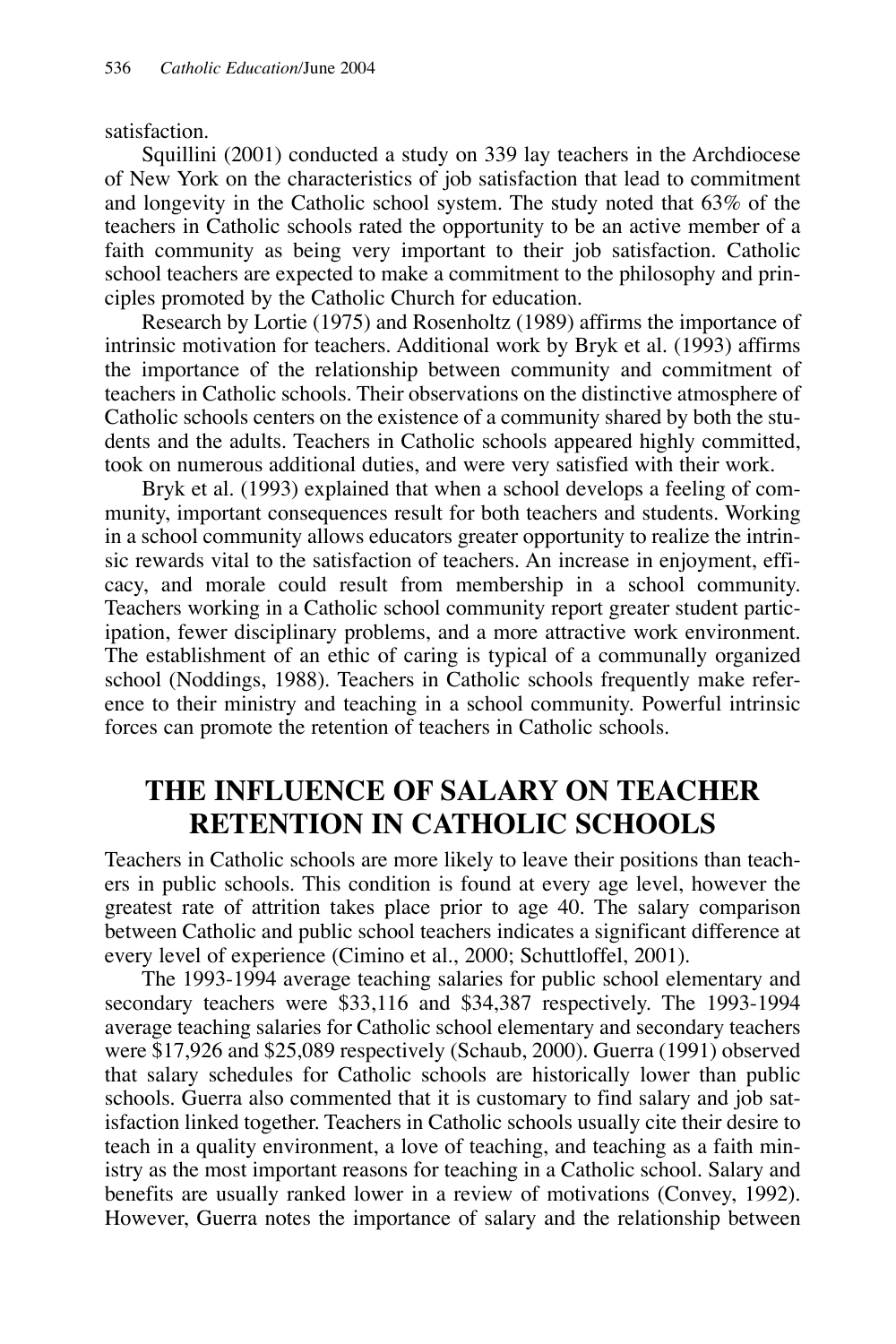lower salaries and the tendency of many lay teachers in Catholic schools to leave within 5 years. This high rate of turnover does not provide the school with an experienced staff capable of transmitting the culture and traditions of the school. Potential problems for Catholic schools include an imbalance between a large number of young inexperienced teachers prone to attrition and a declining number of more experienced teachers committed to the school's history and purpose.

Squillini (2001) found salary to be the only job characteristic viewed as dissatisfying in a survey of 339 lay teachers in the Archdiocese of New York. Of the 27 issues presented on the survey questionnaire, only salary was viewed as dissatisfying by over 50% of the teachers. Improving salary was viewed as an important step in encouraging teachers to remain in the school system. Although there are a number of conditions that promote employee turnover, the importance of salary should not be discounted (Mowday, Porter, & Steers, 1982).

Salaries at Catholic schools have undergone significant changes in the past 50 years. The Catholic school system had been built on the dedication of sisters, priests, and brothers who received a stipend or reduced salary. Their religious communities supplied the material needs of the religious staff. The decline of the religious teaching force and the rise of a lay teaching force had significant implications for Catholic schools. School budgets skyrocketed in the years after 1967 as the number of lay teachers in Catholic schools increased (Bryk et al., 1993).

#### **COST OF CATHOLIC EDUCATION**

Prior to 1967, tuition was low or nonexistent in Catholic schools. Low labor costs allowed most schools to be supported by a parish church and a small tuition charge. Tuition costs in 1967 averaged \$203 per child. The average per child tuition had increased to \$1,875 by 1988. This significant increase in tuition was implemented while teaching salaries were still considered much lower than those offered in public schools (Bryk et al., 1993). Tuition increases have become the norm as Catholic schools struggle to pay teachers a just and fair wage. The average Catholic school tuition in 1992 was \$2,800 reflecting increases at both the elementary and secondary school level (Guerra, 1995).

Data from the National Catholic Educational Association (McDonald, 2003) report tuition rates for both elementary and secondary schools. Elementary school tuition averages \$2,178 per pupil, while secondary school tuition averages \$4,075. The need to increase lay teacher salaries will impact future tuition increases, as will the rising costs of educating each student. Church support, endowments, foundations, and contributions will offset differences between tuition and costs (Guerra, 1995).

The current financial model of a Catholic school includes a heavy reliance on tuition. The need to cover rising lay teacher costs has resulted in an escalation of tuition and dependence on additional sources of revenue. The past financial model of relying on church subsidies and cheap religious labor is no longer viable. The transformation to a predominately lay faculty has significant implications for family finances. A Catholic family with one child in elementary and one in secondary school face a tuition bill between \$5,000 and \$6,000. Tuition has grown from about 3% of annual family income to over 11% of annual fam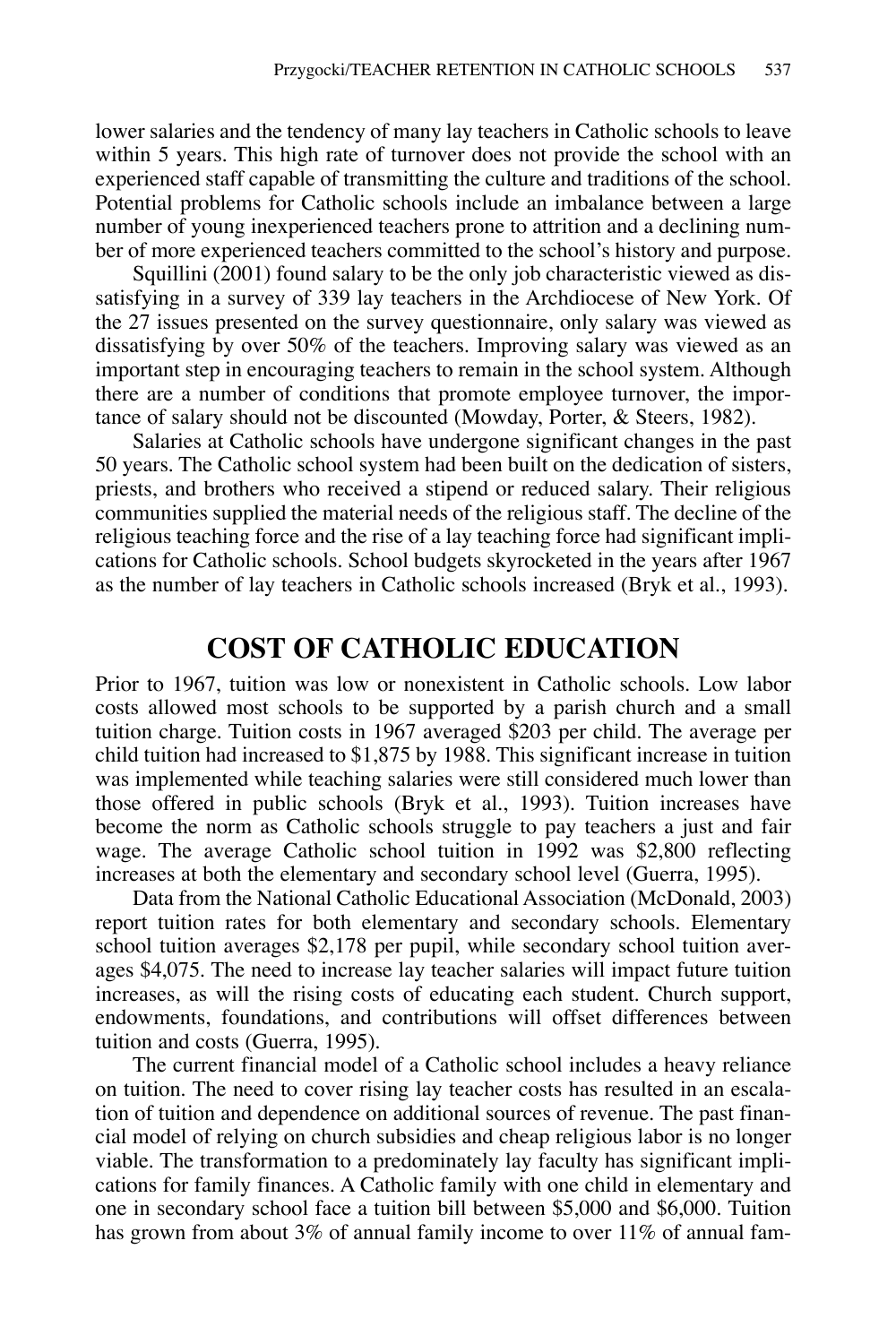ily income (Harris, 2000). The financial implications on teacher retention are an important part of this equation. Higher salaries result in tuition increases. The added drain on family incomes could result in a loss of students and subsequent reductions in the teaching force. Teachers in Catholic schools are faced with the reality of accepting lower pay or placing the solvency of the school in jeopardy. Public schools are not faced with the financial constraints of tuition and the higher salaries offer an attractive option to Catholic educators during times of teacher shortages. The issue of salary difference between public and Catholic schools is vital to the question of teacher retention.

### **THE RELATIONSHIP BETWEEN SALARY AND TEACHER RETENTION**

Murnane et al. (1991) investigated the influence of teacher salaries on the retention of teachers. Evidence clearly indicates that teachers who are paid more will stay in the profession longer and the impact of higher salaries was greatest during the first years on the job. Teachers with below average salaries were one and a half times more likely to leave after 1 year than a teacher in the above average salary category.

Murnane et al. (1991) noted that after 10 years, the effect of salary on teacher attrition is minimal. There are two explanations for this condition. Changing occupations after a number of years becomes less attractive an option, as teachers with experience acquire skills which make the practice more enjoyable and less difficult. Additionally, those who would have left because of low salary have usually exited the system by this time.

Goodlad (1984) reports that money ranks low as a motivation for entering the teaching force. However, salary ranked second as a motivation for leaving the teaching force. Intrinsic motivators may lure teachers to the profession, but economic reality can cause enough distress to abandon the profession. It is estimated that a teacher at retirement makes approximately twice the salary of a beginning teacher. This dose of economic reality could give young teachers serious second thoughts about continuing in a teaching career. Goodlad indicates that only 2% to 4% of elementary and secondary teachers choose the profession for economic reasons. He further notes that 18% to 25% of teachers claim low salaries were a major reason for leaving the profession. The starting salaries of teachers are among the lowest of all professions and the rate of growth is one of the slowest. The salary conditions for Catholic school teachers are even more discouraging (Byrd, 1999).

A study by Murnane et al. (1991) of teachers in North Carolina and Michigan found that teachers who are paid more were more prone to remain in the profession. The implication for the retention of teachers in Catholic schools is important and underlines the importance of salaries. Research examining teacher attrition and retention has discovered compelling evidence that school district spending has a direct relationship on the decisions of teachers to remain with a school system (Grissmer & Kirby, 1992; Murnane & Olsen, 1989, 1990; Murnane, Singer, & Willett, 1989; Rickman & Parker, 1990).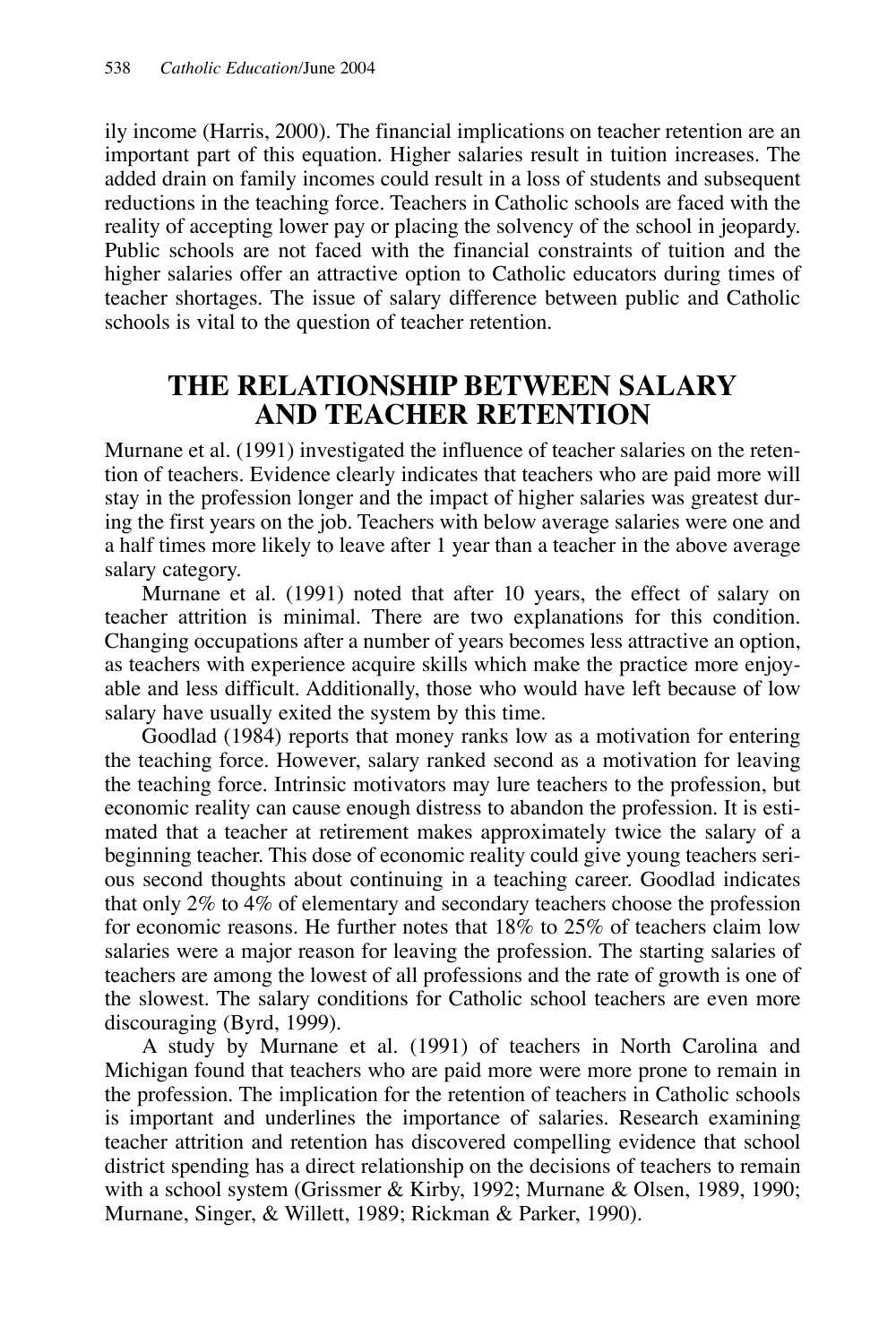Buetow (1985), Radecki (1987), and Squillini (2001) discussed the relationship between salary and teacher retention in Catholic Schools. Pyszkowski (1991) claims the attraction of higher salaries in the marketplace affects both first-time teachers and those considering a return to the profession. A study by Gritz and Theobald (1996) of the career histories of 9,756 teachers in the state of Washington, found that female teachers remain in a teaching position longer when salaries increase relative to salaries available in other areas of employment. Salaries are also important when initially choosing a teaching position among competing school districts. The methods school districts use to spend their resources does make a difference.

Schaub (2000) explains that the salaries of Catholic school teachers are 20% to 60% lower than those of their colleagues in public schools. Significant differences are noticed for beginning teacher salaries and the differences in salary increase with additional years of experience. Teachers in Catholic schools may start off earning 20% less than their public school counterparts. This trend continues over the course of a career with an eventual disparity approaching 60%. Differences in salary between Catholic and public school teachers are greater at the elementary level than the secondary level.

There is great disparity between salaries of public and Catholic school teachers. These differences grow as teachers gain years of experience. The issue of salary differences that increase with years of experience has important implications for retention of teachers in Catholic schools. Schaub (2000) commented that:

Catholic schoolteachers clearly make significant financial sacrifices to teach in these schools. As the faculty moves toward a fully lay corps of teachers, there is a range of implications of these salary levels for sustaining high-quality personnel. Teacher recruitment and retention may become significantly more difficult in the face of large salary disparities. Most important, teacher quality could be diminished as the most qualified and experienced teachers are attracted to higher-paying jobs. (p. 77)

Retention of teachers in Catholic schools may also include compensation beyond salary considerations. A study by Squillini (2001) involving a random sample of 600 teachers in Catholic schools, examined issues of job satisfaction, commitment, and longevity. The importance of salary diminished as years of experience are gained; however, there appears to be an increase in the importance of working benefits. Young teachers may be more influenced by salary, but veteran teachers pay particular attention to the issues of compensation benefits. Since retirement becomes more of a reality with age, retention of experienced teachers may be more difficult without an adequate benefits package. Catholic schools may not offer enough retirement benefits to provide their teachers with sufficient resources to cover acceptable living expenses.

A recent review of benefits offered in Catholic schools reveals 91% offer health insurance, 89% offer a retirement plan, 63% offer life insurance, 66% offer unemployment compensation, and 61% offer a dental plan (Cimino et al., 2000). It is important to note that the mere existence of a plan does not denote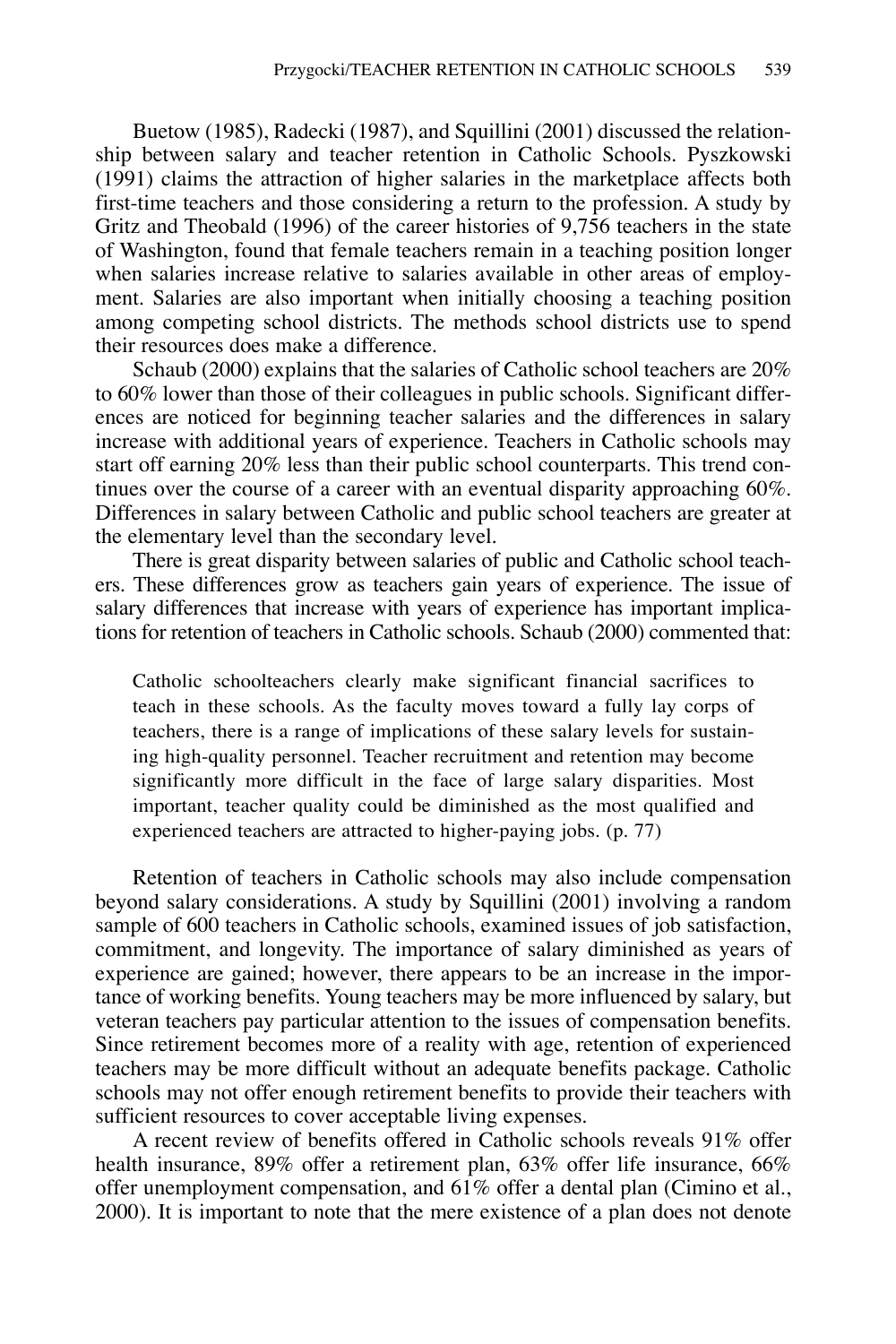its quality. Comparisons with public schools have found a comparable number of benefits, but the cash value of these benefits has not been determined. Retention of experienced teachers in Catholic schools may be directly related to the offering of an attractive benefits package (Schaub, 2000).

### **STRATEGIES FOR RETENTION**

Attrition rates for teachers in Catholic schools are higher than attrition rates for teachers in public schools. A lack of tenure for experienced teachers combined with lower salaries are cited as possible causes for higher attrition rates in Catholic schools (Bryk et al., 1993). Catholic schools must be attentive to the issue of low salaries especially when public schools are facing teacher shortages and offering higher salaries.

A study by Shen (1998) involving 4,761 teachers examined conditions that promote teacher retention. He found that teachers with less experience tend to leave, that salary is positively correlated with teacher retention, and that an appreciation of the intrinsic merits of the teaching profession promotes retention.

Murnane et al. (1991) support a retention strategy that includes reimbursement to teachers for courses taken that would enhance and promote good practice. Studies by Adams and Dial (1994) on the career paths of 2,327 teachers, indicates there is a relationship between graduate studies and teacher retention. Results demonstrate that teachers who pursue graduate studies remain with school districts longer than teachers who do not pursue graduate studies. Encouragement and support from the administration could prove vital in the implementation of this retention strategy.

Kestner (1994) noted that effective teacher induction programs and a collegial atmosphere are helpful to the retention of both new and experienced teachers. The involvement of the entire faculty promotes a spirit of school community, which can assist in eliminating feelings of isolation. Effective induction programs can also promote higher expectations, standards of quality, and greater potential for teacher retention.

Benson and Guerra (1985) and Ciriello (1987) found commitment and a sense of ministry are major motivations for teachers who choose to work in a Catholic school. Schuttloffel (2001) completed a study on 200 teachers in Catholic schools. Findings from her survey supported the importance of sharing the faith through the ministry of teaching.

A study by Radecki (1987) on 330 teachers in the Archdiocese of San Francisco, found merit-pay, career ladders, and advancement opportunities as factors that could increase teacher retention. Barrett-Jones (1993) supports the importance of salary and benefits as conditions that affect teacher retention in a study of 177 teachers in the Catholic schools of Indiana. The importance of the school environment, support from the administration, and issues of salary and benefits were listed as factors promoting teacher retention in a study on 339 Catholic schoolteachers by Squillini (2001).

The need to attract and retain qualified professionals will continue to place significant demands upon Catholic school administrators. Additionally, teach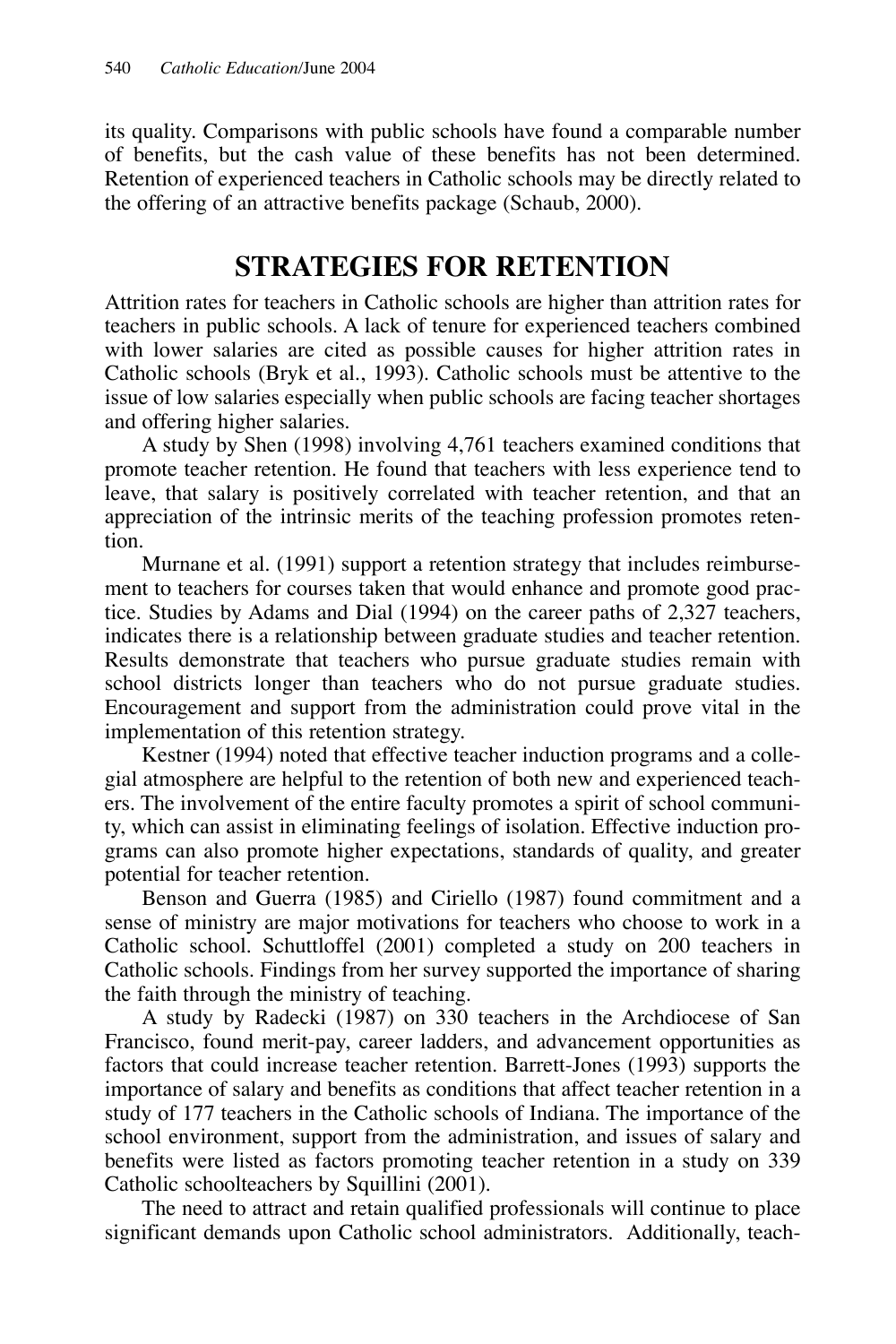ers who are age 25 or younger are leaving positions at Catholic schools at rates that exceed attrition rates at public schools. A lack of new teachers who are retained can have negative consequences. Schools could find their faculty dominated by a core of experienced teachers and a number of inexperienced teachers who are not retained. The resulting imbalance of experienced and inexperienced teachers could result in instability or stagnation of the faculty (O'Keefe, 1999).

The importance of establishing effective hiring practices is reinforced by current conditions relating to teacher employment. The National Commission on Teaching and America's Future (1996) estimates that over half of the teachers who will be teaching 10 years from now will be hired during the current decade.

A study conducted by Caruso (2002) compared the successful hiring practices of the Disney Company and their implications for Jesuit higher education. The author stressed the importance of identity and mission values in attracting the most successful employees. Catholic schools have both an identity and mission values that could be used to effectively seek the most qualified teaching candidates. Matching prospective teachers' qualifications with the identity and mission values of Catholic schools could significantly benefit school administrators during the hiring process.

Church documents related to Catholic education have also supported the importance of mission in the lives of Catholic school teachers. *The Catholic School on the Threshold of the Third Millennium* (CCE, 1997) maintains that teaching in a Catholic school is a form of vocation or ministry that involves participation in the mission of the Catholic Church.

This sense of mission is further enhanced by the development of the school as a community. Church leaders have indicated that one of the basic goals of Catholic schools is to build a community involving the entire staff and students (Drahmann, 1985). The Second Vatican Council declared in *The Declaration on Christian Education* that the school should move from a role of educational institution to one of school community that promotes a spirit of liberty, charity, and the message of salvation (Abbott, 1996). Teachers seeking to practice their profession within a school community may find Catholic schools meet their expectations in an area that may promote a greater degree of job satisfaction.

The importance of mission and community to teachers in Catholic schools is confirmed through research conducted by Barrett-Jones (1993) and Squillini (1999, 2001). Their studies indicate that teachers are motivated to remain teaching in Catholic schools due to the existence of intrinsic motivators that include the mission and community conditions found in Catholic schools.

The creation of a Catholic teacher service corps has the potential to attract recent college graduates to teaching opportunities in Catholic schools. The Alliance for Catholic Education (ACE) was founded in 1993 at the University of Notre Dame. This program sends approximately 160 recent graduates to teach in Catholic schools each year. A majority of the ACE graduates continue to teach after completion of their program. The development of a Catholic teacher service corps as a means of attracting college graduates to teaching positions in Catholic schools could prove to be a successful teacher recruitment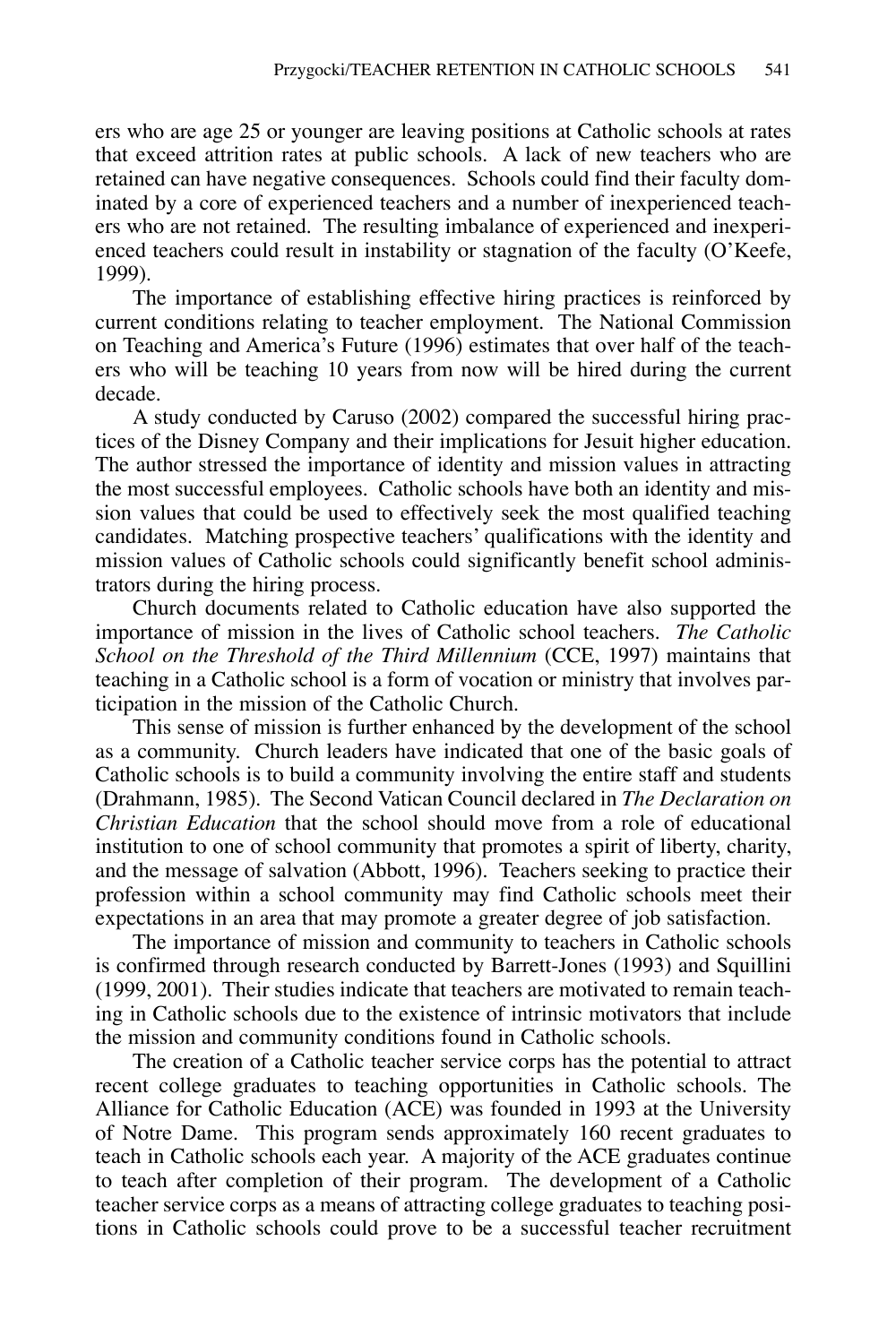option (Hunt, Joseph, & Nuzzi, 2002).

Research still indicates that concerns over low salaries and a lack of benefits are major obstacles to the retention of teachers in Catholic schools (Hunt et al., 2002). These areas must be addressed, especially when the pool of available, quality educational professionals is being absorbed by public schools that can afford to meet the extrinsic motivators that applicants are seeking.

Traviss (2001) reports that there is no national plan currently in place to assist a diocese with its teacher recruitment needs. Diocesan officers, like individual schools, suffer from the same problems that plague teacher recruitment efforts. There is a shortage of expertise, time, and money. Issues of better salaries and benefits, especially retirement benefits, are central to the retention of teachers in Catholic schools. Unless improvements in these areas take place, Catholic schools will continue to lose teachers to the neighboring public school systems.

Buetow (1988) explains that there should be opportunities for teachers as good as those found in businesses. Teachers in Catholic schools should have a career ladder that provides them with increasing responsibilities, including the ability to exercise innovation and experimentation in their professional development. He further states, "Very importantly, the Church as well as other institutions, must learn what keeps teachers happy and act upon it" (p. 267).

Herzberg, Mausner, and Snyderman (1959) asked a simple question, "What do people want from their jobs?" (p. 107). It was a valid question in 1959 and is still relevant as strategies to promote greater teacher retention are explored. The authors explained that workers desired to be happy in their employment. Happiness includes both the intrinsic and extrinsic conditions of their position. Providing teachers with greater opportunities to be successful and happy in their profession could promote greater teacher retention.

#### **REFERENCES**

Abbott, W. M. (Ed.). (1996). *The documents of Vatican II*. New York: Guild Press.

- Adams, G. J., & Dial, M. (1993). Teacher survival: A Cox regression model. *Education and Urban Society, 26*, 90-99.
- Adams, G. J., & Dial, M. (1994). The effects of education on teacher retention. *Education, 114*, 358-364.
- Auriemma, F. V., Cooper, B. S., & Smith, S. C. (1992). *Graying teachers: A report on state pension systems and school district early retirement incentives.* Eugene, OR: ERIC Clearinghouse on Educational Management, University of Oregon. (ERIC Document Reproduction Service No. ED347620)
- Barrett-Jones, K. A. (1993). *A study of recruitment and retention among elementary teachers in Catholic schools*. Unpublished doctoral dissertation, Kansas State University, Manhattan.
- Benson, P. L., & Guerra, M. J. (1985). *Sharing the faith: The beliefs and values of Catholic high school teachers*. Washington, DC: National Catholic Educational Association.
- Berliner, D. C., & Biddle, B. (1995). *The manufactured crisis: Myths, fraud, and the attack on America's public schools*. New York: Addison-Wesley.
- Bleich, R. (1984, September). Teachers and teaching: What makes Catholic schools different? *Momentum*, *15*, 34.
- Bloland, P. A., & Selby, T. J. (1980). Factors associated with career change among secondary school teachers: A review of the literature. *Educational Research Quarterly, 5*, 13-24.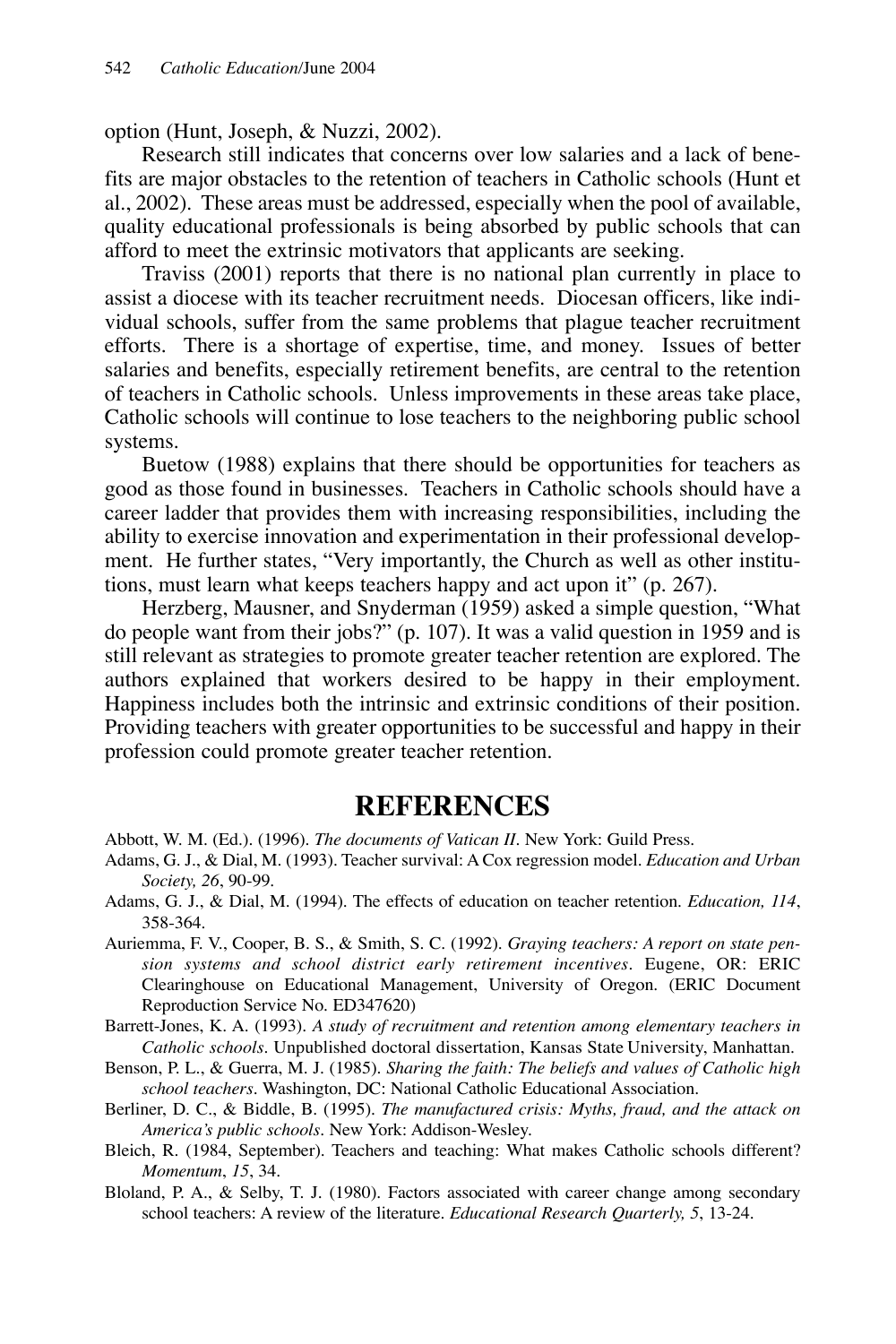- Bobbit, S. A., Faupel, E., & Burns, S. (1991). *Characteristics of stayers, movers, and leavers: Results from the Teacher Follow-up Survey: 1988-89*. Washington, DC: National Center for Education Statistics.
- Bobbit, S. A., Leich, M. C., Whitener, S. D., & Lynch, H. R. (1994). *Characteristics of stayers, movers, and leavers: Results from the Teacher Follow-up Survey: 1991-92*. Washington, DC: National Center for Education Statistics.
- Bryk, A. S., Lee, V. E., & Holland, P. B. (1993). *Catholic schools and the common good*. Cambridge, MA: Harvard University Press.
- Buetow, H. A. (1970). *Of singular benefit: The story of U.S. Catholic education*. London: Macmillan.
- Buetow, H. A. (1985). *A history of United States Catholic schooling*. Washington, DC: National Catholic Educational Association.
- Buetow, H. A. (1988). *The Catholic school: Its roots, identity, and future*. New York: Crossroad Publishing Company.
- Byrd, P. (1999). Are Catholic schools providing just wages for teachers? In R. J. Kealey, (Ed.), *American Catholic schools for the 21st century: Reflections on the future of American Catholic elementary schools* (Vol. 3, pp. 6-9). Washington, DC: National Catholic Educational Association.
- Canon Law Society of America. (1983). *Code of canon law* (Latin-English ed.). Washington, DC: Author.
- Caruso, M. P. (2002). An Ignatian analysis of the Walt Disney company: Lessons for Jesuit higher education, part II. *Catholic Education: A Journal of Inquiry and Practice, 5*, 454-487.
- *Catechism of the Catholic Church* (2nd ed.). (1997). Washington, DC: United States Catholic Conference.
- Chapman, D. W., & Green, M. S. (1986). Teacher retention: A further examination. *Journal of Educational Research, 79*, 273-279.
- Chapman, D. W., & Holzemer, W. L. (1985). College choice among prospective health professions majors: Implications for nursing education. *Research in Nursing and Health, 8*(4), 339-346.
- Chapman, D. W., & Hutcheson, S. M. (1982). Attrition from teaching careers: A discriminate analysis. *American Educational Research Journal, 19*, 93-105.
- Charters, W. W. (1970). Some factors affecting teacher survival rates in school districts. *American Educational Research Journal, 7*, 1-27.
- Chubb, J. E., & Moe, T. M. (1988). Politics, markets, and the organization of schools. *American Political Science Review, 82*, 1055-1087.
- Chubb, J. E., & Moe, T. M. (1990). *Politics, markets and America's schools*. Washington, DC: The Brookings Institution.
- Cimino, C., Haney, R., & Jacobs, M. A. (2000, November/December). Achieving the state of the art in Catholic school teaching. *Momentum, 31*, 66-71.
- Ciriello, M. J. (1987). *Teachers in Catholic schools: A study in commitment*. Unpublished doctoral dissertation, The Catholic University of America, Washington, DC.
- Coleman, J. S., & Hoffer, T. (1987). *Public and private high schools: The impact of communities*. New York: Basic Books.
- Coleman, J. S., Hoffer, T., & Kilgore, S. (1982). *High school achievement: Public, Catholic, and private schools compared*. New York: Basic Books.
- Congregation for Catholic Education. (1977). *The Catholic school*. Washington, DC: United States Catholic Conference.
- Congregation for Catholic Education. (1982). *Lay Catholics in schools: Witnesses to faith*. Boston: Daughters of Saint Paul.
- Congregation for Catholic Education. (1988). *The religious dimension of education in a Catholic school.* Washington, DC: United States Catholic Conference.
- Congregation for Catholic Education. (1997). *The Catholic school on the threshold of the third millennium*. Rome: Libreria Editrice Vaticana.
- Convey, J. J. (1992). *Catholic schools make a difference: Twenty-five years of research*. Washington, DC: National Catholic Educational Association.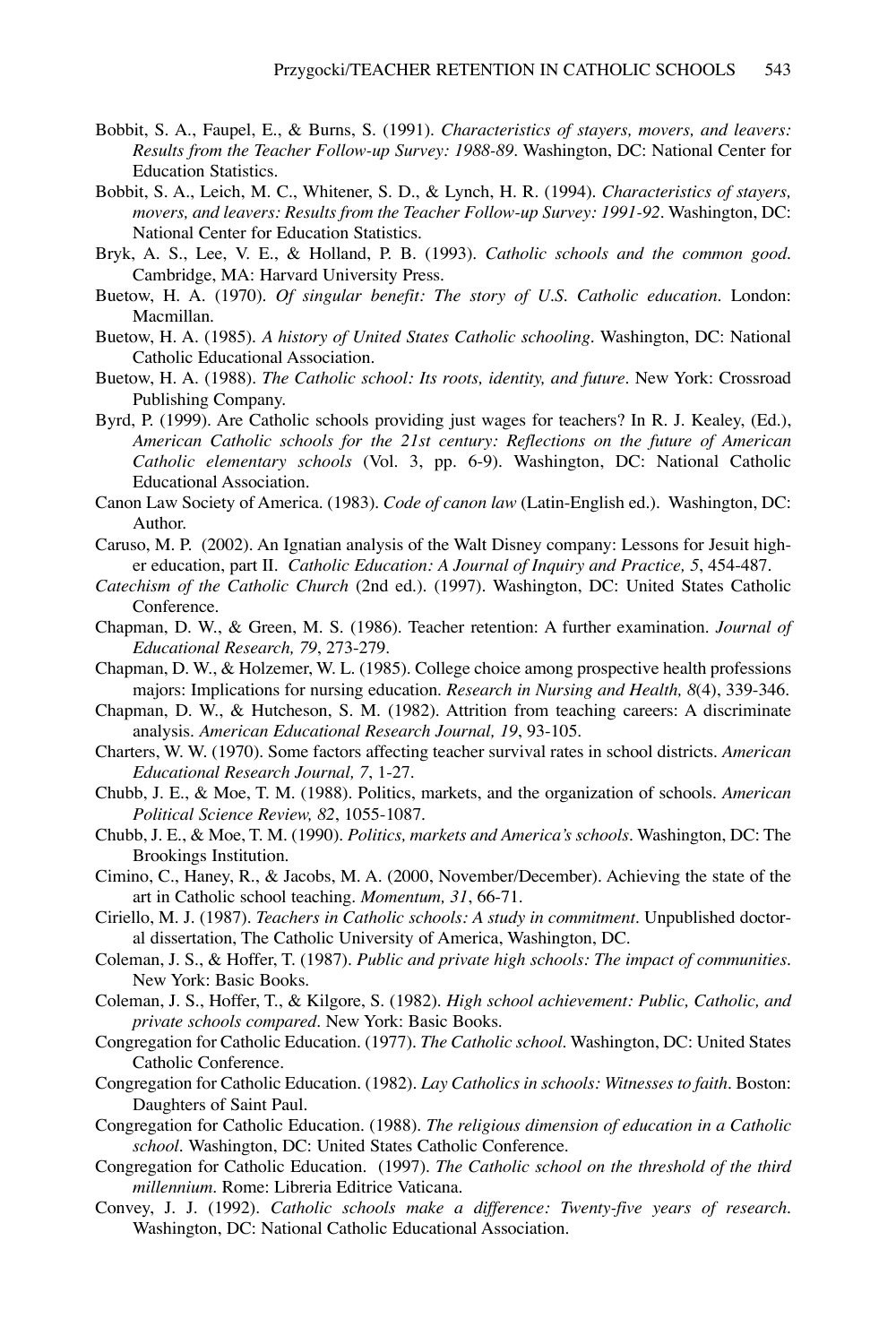- Cook, R. J. (1983, February). What's right with Catholic schools? *Today's Catholic Teacher, 16*, 38-40.
- Curtin, D. F. (2001, May). From the executive director: Department of chief administrators of Catholic education. *NCEA Notes*, p. 12.
- Drahmann, T. (1985). *Governance and administration in the Catholic school*. Washington, DC: National Catholic Educational Association.
- Dworkin, A. G. (1980). The changing demography of public school teachers: Some implications for faculty turnover in urban areas. *Sociology of Education, 53*, 65- 73.
- Eubanks, S. C. (1996). *The urban teacher challenge: A report on teacher recruitment and demand in selected great city schools*. Belmont, MA: Recruiting New Teachers.
- Feistritzer, C. E. (1990). *Profile of teachers in the U.S.* Washington, DC: National Center for Education Information.
- Feistritzer, C. E. (1993). National overview of alternative teacher certification. *Education and Urban Society, 26*, 18-28.
- Goodlad, J. I. (1984). *A place called school*. New York: McGraw-Hill.
- Greeley, A. M. (1982). *Catholic high schools and minority students*. New Brunswick, NJ: Transaction Books.
- Grissmer, D. W., & Kirby, S. N. (1987). *Teacher attrition: The uphill climb to staff the nation's schools*. Santa Monica, CA: Rand.
- Grissmer, D. W., & Kirby, S. N. (1992). *Patterns of attrition among Indiana teachers*. Santa Monica, CA: Rand.
- Grissmer, D., & Kirby, S. N. (1997). Teacher turnover and teacher quality. *Teachers College Record, 99*, 45-57.
- Gritz, M. R., & Theobald, N. D. (1996). The effects of school district spending priorities on length of stay in teaching. *The Journal of Human Resources, 31*, 477-512.
- Groome, T. H. (1998). *Educating for life: A spiritual vision for every teacher and parent*. Allen, TX: Thomas More.
- Guerra, M. J. (1991). *Lighting new fires: Catholic schooling in America 25 years after Vatican II*. Washington, DC: National Catholic Educational Association.
- Guerra, M. J. (1995). *Dollars and sense: Catholic high schools and their finances*. Washington, DC: National Catholic Educational Association.
- Haggstrom, G., Darling-Hammond, L., & Grissmer, D. W. (1988). *Assessing teacher supply and demand*. Santa Monica, CA: Rand.
- Hannaway, J., & Abramowitz, S. (1985). Public and private schools: Are they really different? In G. R. Austin & H. Garber (Eds.), *Research on exemplary schools* (pp. 31-45). New York: Academic Press.
- Harris, J. C. (2000). The funding dilemma facing Catholic elementary and secondary schools. In J. Youniss & J. J. Convey (Eds.), *Catholic schools at the crossroads* (pp. 55-71). New York: Teachers College Press.
- Hawker, J. (1985). *The schools as an evangelizing community: Guidelines regarding teachers, pupils, and parents*. Washington, DC: National Catholic Educational Association.
- Hawley, W. D., & Rosenholtz, S. J. (Eds.). (1985). Good schools: What research says about improving student achievement [Entire issue]. *Peabody Journal of Education, 61*(4).
- Herzberg, F., Mausner, B., & Snyderman, B. B. (1959). *The motivation to work*. New York: John Wiley & Sons.
- Heyns, B. (1988). Educational defectors: A first look at teacher attrition in the NLS-72. *Educational Researcher, 17*, 24-32.
- Hunt, T. C., Joseph, E. A., & Nuzzi, R. J. (2002). *Catholic schools still make a difference: Ten years of research 1991-2000*. Washington, DC: National Catholic Educational Association.
- Jensen, M. C. (1989). Leading the instructional staff. In S. C. Smith & P. K. Piele (Eds.), *School leadership handbook for excellence* (pp. 225-251). Eugene: University of Oregon Press.
- John Paul II. (1987). *Catholic education: Gift to the church, gift to the nation*. Washington, DC: National Catholic Educational Association.
- Jones, D. L., & Sandidge, R. F. (1997). Recruiting and retaining teachers in urban schools: Implications for policy and the law. *Education and Urban Society, 29*, 192-204.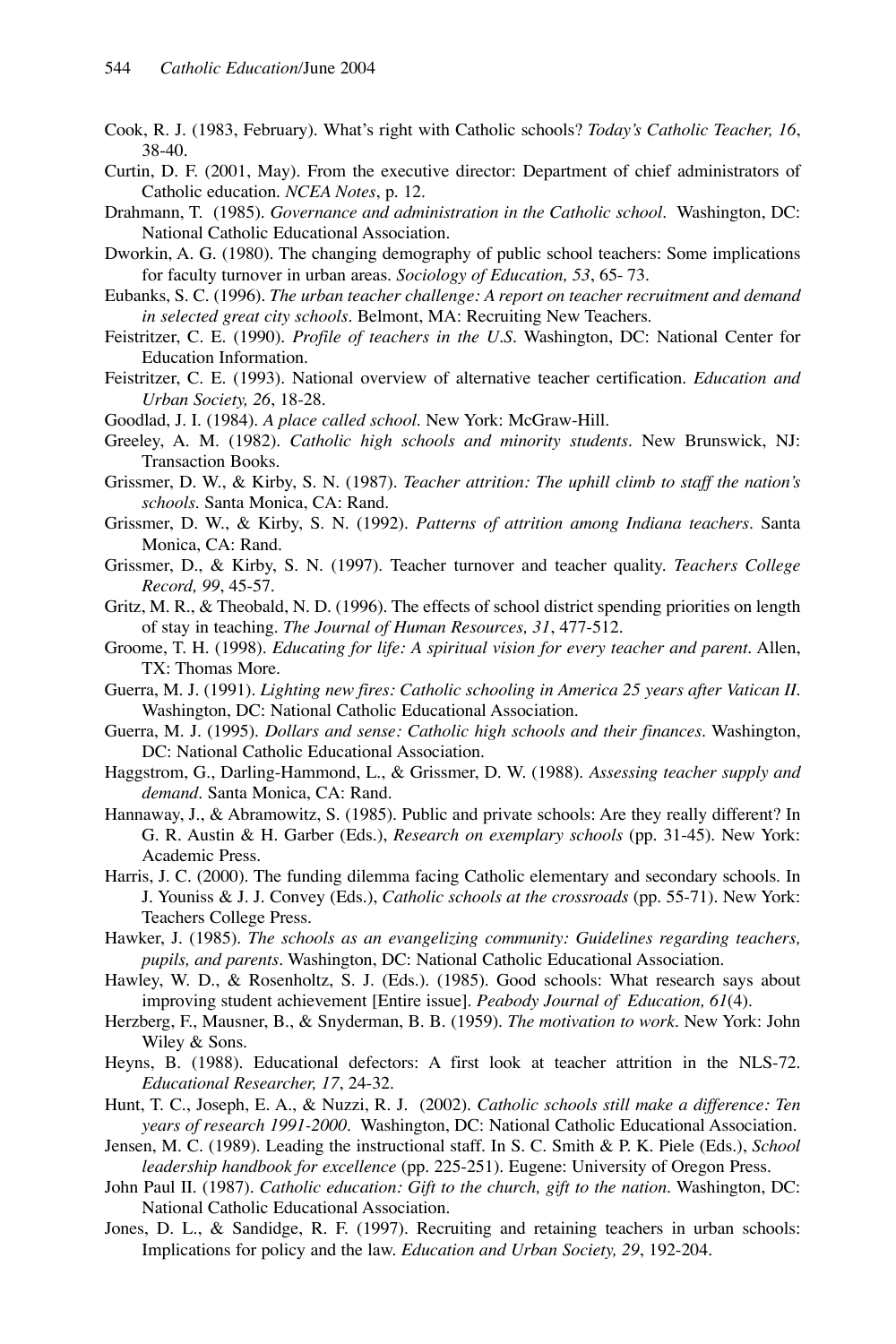- Kestner, J. L. (1994). New teacher induction: Findings of the research and implications for minority groups. *Journal of Teacher Education, 45*, 39-46.
- Kirby, S. N., & Grissmer, D. W. (1993). *Teacher attrition: Theory, evidence, and suggested policy options*. Santa Monica, CA: Rand.
- Kozol, J. (1991). *Savage inequalities: Children in America's schools*. New York: Harper Perennial. Lortie, D. (1975). *School teacher: A sociological study*. Chicago: University of Chicago Press.
- Mark, J. H., & Anderson, B. D. (1978). Teacher survival rates A current look. *American Educational Research Journal, 15*, 379-383.
- McDermott, E. J. (1985). *Distinctive qualities of the Catholic school*. Washington, DC: National Catholic Educational Association.
- McDonald, D. (2000). *United States Catholic elementary and secondary schools 1999-2000: The annual statistical report on schools, enrollment, and staffing*. Washington, DC: National Catholic Educational Association.
- McDonald, D. (2001). *United States Catholic elementary and secondary schools 2000-2001: The annual statistical report on schools, enrollment, and staffing*. Washington, DC: National Catholic Educational Association.
- McDonald, D. (2003). *Catholic school data: Synopsis of the annual statistical report on schools, enrollment, and staffing 2002-2003*. Retrieved February 4, 2004, from http://www.ncea.org/newinfo/catholicschooldata/annualreport.asp
- McLoone, E. P. (1987). The changing conditions of teacher retirement systems: A certain past, a tenuous present, an uncertain future. In K. Alexander & D. Monk (Eds.), *Attracting and compensating America's teachers: Eighth annual yearbook of the American Education Finance Association* (pp. 223-248). New York: Ballinger.
- McMillen, M. M. (1988). *Secondary school teachers' opinions: Public and private schools*. Washington, DC: National Center for Education Statistics.
- Mowday, R. T., Porter, L. W., & Steers, R. M. (1982). *Employee-organizational linkages, the psychology of commitment, absenteeism, and turnover*. New York: Academic Press.
- Murnane, R. J., & Olsen, R. J. (1989). The effects of salaries and opportunity costs on duration in teaching: Evidence from Michigan. *Review of Economics and Statistics, 71*, 347-352.
- Murnane, R. J., & Olsen, R. J. (1990). The effects of salaries and opportunity costs on length of stay in teaching: Evidence from North Carolina. *Journal of Human Resources, 25*, 106-124.
- Murnane, R. J., Singer, J. D., & Willett, J. B. (1989). The influences of salaries and opportunity costs on teachers' career choices: Evidence from North Carolina. *Harvard Educational Review, 59*, 325-346.
- Murnane, R. J., Singer, J. D., Willett, J. B., Kemple, J. J., & Olsen, R. J. (1991). *Who will teach? Policies that matter*. Cambridge, MA: Harvard University.
- National Center for Education Statistics. (1994). *Schools and staffing survey 1993-94*. Washington, DC: U.S. Department of Education, Office of Educational Research and Improvement.
- National Commission on Excellence in Education. (1983). *A nation at risk: The imperative for educational reform*. Washington, DC: The Commission.
- National Commission on Teaching and America's Future. (1996). *What matters most: Teaching for America's future. Report of the National Commission on Teaching and America's Future*. New York: Author.
- National Conference of Catholic Bishops. (1972). *To teach as Jesus did: A pastoral message on Catholic education*. Washington, DC: U.S. Catholic Conference.
- National Education Association. (1999). *Ready or not a national teacher shortage looms*. Washington, DC: Author.
- Noddings, N. (1988). An ethic of caring and its implications for instructional arrangements. *American Journal of Education, 96*, 215-230.
- Norton, M. S. (1999). Teacher retention: Reducing costly teacher turnover. *Contemporary Education, 70*, 52-56.
- O'Keefe, J. M. (1999). Creative resourcing for Catholic schools: The critical issue of hiring and retaining high-quality teachers. *Momentum, 30*(4), 54-58.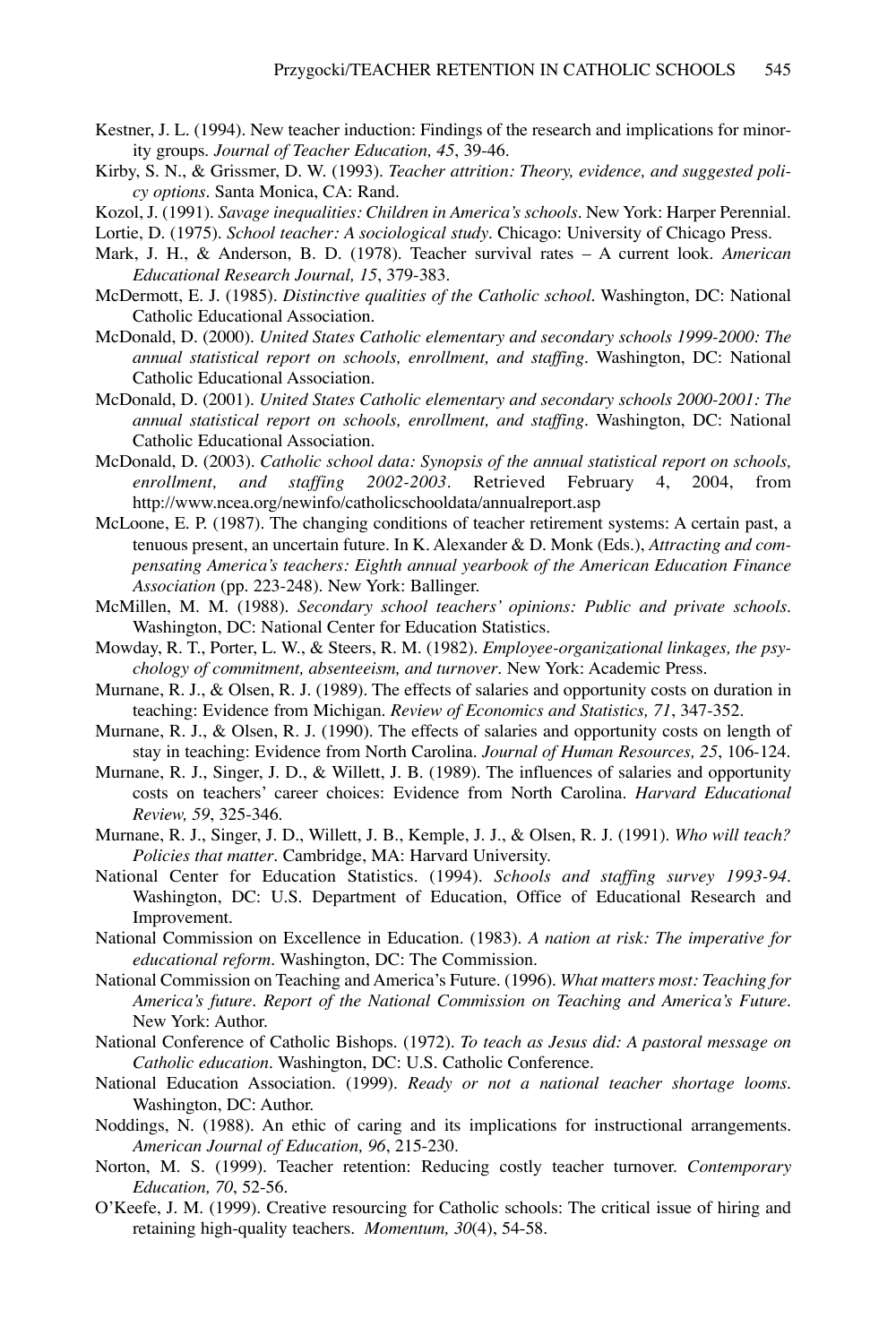Peters, T. J., & Waterman, R. H. (1982). *In search of excellence*. New York: Warner Books.

Polansky, H. B. (1999). Teacher shortages: Frameworks for minority recruitment. *School Business Affairs, 65*, 43-44.

- Pyszkowski, I. S. (1991). Teaching the at-risk profession. *Education, 111*, 586-592.
- Radecki, D. J. (1987). *The identification and analysis of factors contributing to lay teacher attrition and retention in Catholic high schools*. Unpublished doctoral dissertation, University of San Francisco.
- Rickman, B. D., & Parker, C. D. (1990). Alternative wages and teacher mobility: A human capital approach. *Economics of Education Review, 9*, 73-79.
- Rosenholtz, S. J. (1989). *Teachers' workplace*. New York: Longman.
- Schaub, M. (2000). A faculty at a crossroads: A profile of American Catholic school teachers. In J. Youniss & J. J. Convey (Eds.), *Catholic schools at the crossroads, survival and transformation* (pp. 72-86). New York: Teachers College Press.
- Schlecty, P., & Vance, V. (1981). Do academically able teachers leave teaching? The North Carolina case. *Phi Delta Kappan, 63*, 106-112.
- Schuttloffel, M. J. (2001, February/March). Catholic education, Catholic schools: What's in it for teachers? *Momentum, 32*, 28-31.
- Schwartz, F. (1996). Why many new teachers are unprepared to teach in most New York City schools. *Phi Delta Kappan, 78*, 82-84.
- Sergiovanni, T. J. (2000). *The lifeworld of leadership: Creating culture, community, and personal meaning in our schools*. San Francisco: Jossey-Bass Publishers.
- Shen, J. (1998). Teacher retention and attrition in public schools: Evidence from SASS91. *Journal of Educational Research, 91*, 81-92.
- Singer, J. D. (1993). Are special educators' career paths special? Results from a 13-year longitudinal study. *Exceptional Children, 59*, 262-279.
- Squillini, C. A. (1999). Motivators of commitment and longevity: A study of the characteristics of job satisfaction that influence Catholic elementary school lay teachers (Doctoral dissertation, Walden University, 1999). *Dissertation Abstracts International, 60*(06A), 1861.
- Squillini, C. A. (2001). Teacher commitment and longevity in Catholic schools. *Catholic Education: A Journal of Inquiry and Practice, 4*, 335-354.
- Theobald, N. D. (1990). An examination of the influence of personal, professional, and school district characteristics on public school teacher retention. *Economics of Education Review, 9*, 241-250.
- Traviss, M. P. (2001, April/May). Looking under the bushels: Schools still applying local solutions to national teacher recruitment problem. *Momentum, 32*, 43-45.
- United States Catholic Conference. (1983). Statement in support of Catholic schools. In H. J. Noland (Ed.), *Pastoral letters of the United States Catholic bishops: Vol. 3. 1962-1974* (pp. 375-376). Washington, DC: Author.
- United States Department of Education. (1994). *The condition of education: America's teachers ten years after a nation at risk*. Washington, DC: Author.
- Vance, V., & Schlecty, P. (1982). The distribution of academic ability in the teaching force: Policy implications. *Phi Delta Kappan, 64*, 22-27.
- Vegas, E., & Murnane, R. J. (1997). *Who enters teaching? Effects of current policies*. Unpublished manuscript, Harvard University.
- Wanous, J. P. (1992). *Organizational entry, recruitment, selection, orientation, and socialization of newcomers*. New York: Addison-Wesley.
- Wittberg, P. (1994). *The rise and decline of Catholic religious orders: A social movement perspective*. Albany: State University of New York Press.
- Wojcicki, T., & Convey, K. (1982). *Teachers, Catholic schools, and faith community: A program of spirituality*. Washington, DC: Le Jacq.
- Yeager, R. J., Benson, P. L., Guerra, M. J., & Manno, B. V. (1985). *The Catholic high school: A national portrait*. Washington, DC: National Catholic Educational Association.
- Youniss, J., & Convey, J. J. (2000). *Catholic schools at the crossroads*. New York: Teachers College Press.